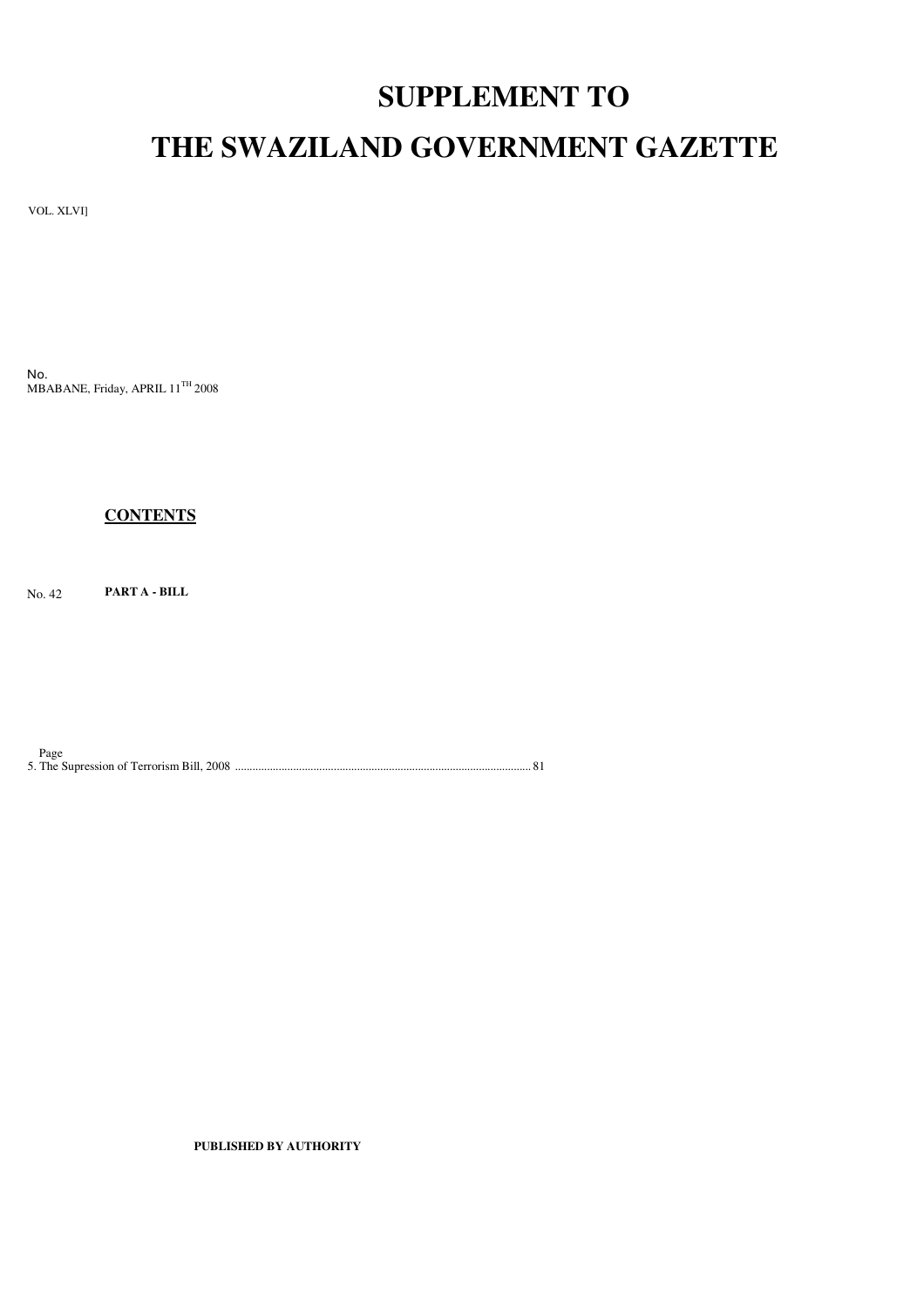# **PART A**

THE SUPRESSION OF TERRORISM BILL, 2008 (Bill No.5 of2008)

(To be presented by the Prime Minister)

# MEMORANDUM OF OBJECTS AND REASONS

The object of this Bill is to provide a legal regime that would prevent, fight and suppress terrorists activities in compliance with the United Nations Security Council Resolution 1373 and the United Nations Conventions against terrorism.

# **J. M. DLAMINI** *ATTORNEY GENERAL*

# A BILL Entitled

An Act to provide for the detection, suppression and deterrence of terrorism and for punishment of all forms of terrorist acts and persons engaged in terrorist acts in compliance with the Conventions and Resolutions of the United Nations.

**ENACTED** by the King and the Parliament of Swaziland.

ARRANGEMENT OF SECTIONS.

# **PART I** PRELIMINARY PROVISIONS

I. Short title and commencement 2. Interpretation

# **PART II**

# JURISDICTION AND TRIAL OF OFFENCES

- 3. Jurisdiction to try offences under this Act
- 4. Evidence by certificate

## **PART III** OFFENCES

- 5. Terrorist offences and punishments
- 6. Provision and collection of funds to commit terrorist acts
- 7. Collection, provision of property or services for terrorist acts
- 8. Use of property for terrorist acts
- 9. Retention or control of terrorist property
- 10. Dealing with property owned or controlled by terrorist groups
- II. Soliciting and giving of support to terrorist groups for terrorist acts
- 12. Harbouring of terrorist suspects
- 13. Provision of weapons to terrorist groups
- 14. Recruitment to terrorist groups or acts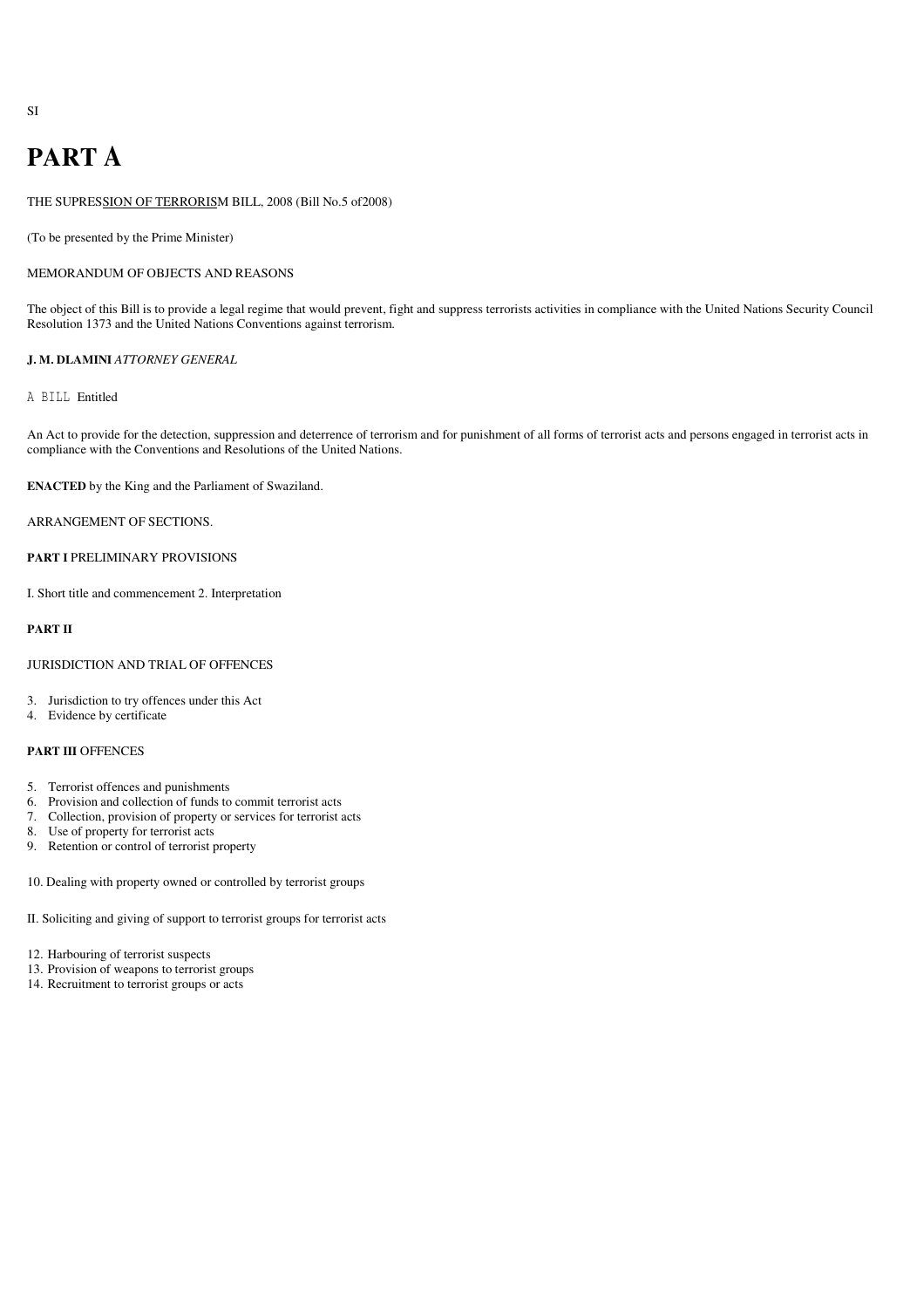- 15. Training to terrorist groups and for terrorist acts
- 16. Framing to terrorist groups and the terrorist acts in foreign states
- 17. Promotion of offences under section 16
- 18. Conspiracy to commit offences under this Act
- 19. Membership of terrorist groups
- 20. Arrangements of meetings in support of terrorist groups
- 21. Participation in the commission of offences under this Act

# **PART IV** INVESTIGATION OF OFFENCES

- 22. Powers of arrest
- 23. Detention orders
- 24. Power to gather information
- 25. Power to intercept and admissibility of intercepted communications

# PART V

# DISCLOSURE AND SHARING OF INFORMATION

- 26. Duty to disclose information relating to offences and terrorism acts
- 27. Duty to disclose information relating to terrorist property

# **PART VI** SPECIFIED ENTITIES

- 28. Orders declaring certain entities to be specified.
- 29. Orders for the implementation of the Security Council resolutions

## **PART VII**

# SEIZURE AND FORFEITURE OF TERRORIST PROPERTY

- 30. Power to seize property used in commission of terrorist acts
- 31. Orders for forfeiture of property after conviction
- 32. Orders for seizure and restraint of property
- 33. Orders for forfeiture of property

# **PART VIII**

# EXTRADITION AND MUTUAL ASSSISTANCE IN CRIMINAL MATTERS

- 34. Exchange of information relating to terrorist groups and terrorist acts
- 35. Counter terrorism conventions to be used as basis for extradition
- 36. Counter terrorism convention for mutual assistance in criminal matters
- 37. Offences under this Act not political offences for extradition
- 38. Death, serious bodily harm and damage to property not political offences for extradition

# **PART** IX MISCELLANEOUS

- 39. Refusal and revocation of registration of charities linked to terrorists
- 40. Information relating to passengers in motor vehicles, vessels and aircrafts
- 41. Power to prevent entry and order the removal of persons
- 42. Power to refuse application
- 43. Power to make regulations
- 44. Commissioner to authorise certain officers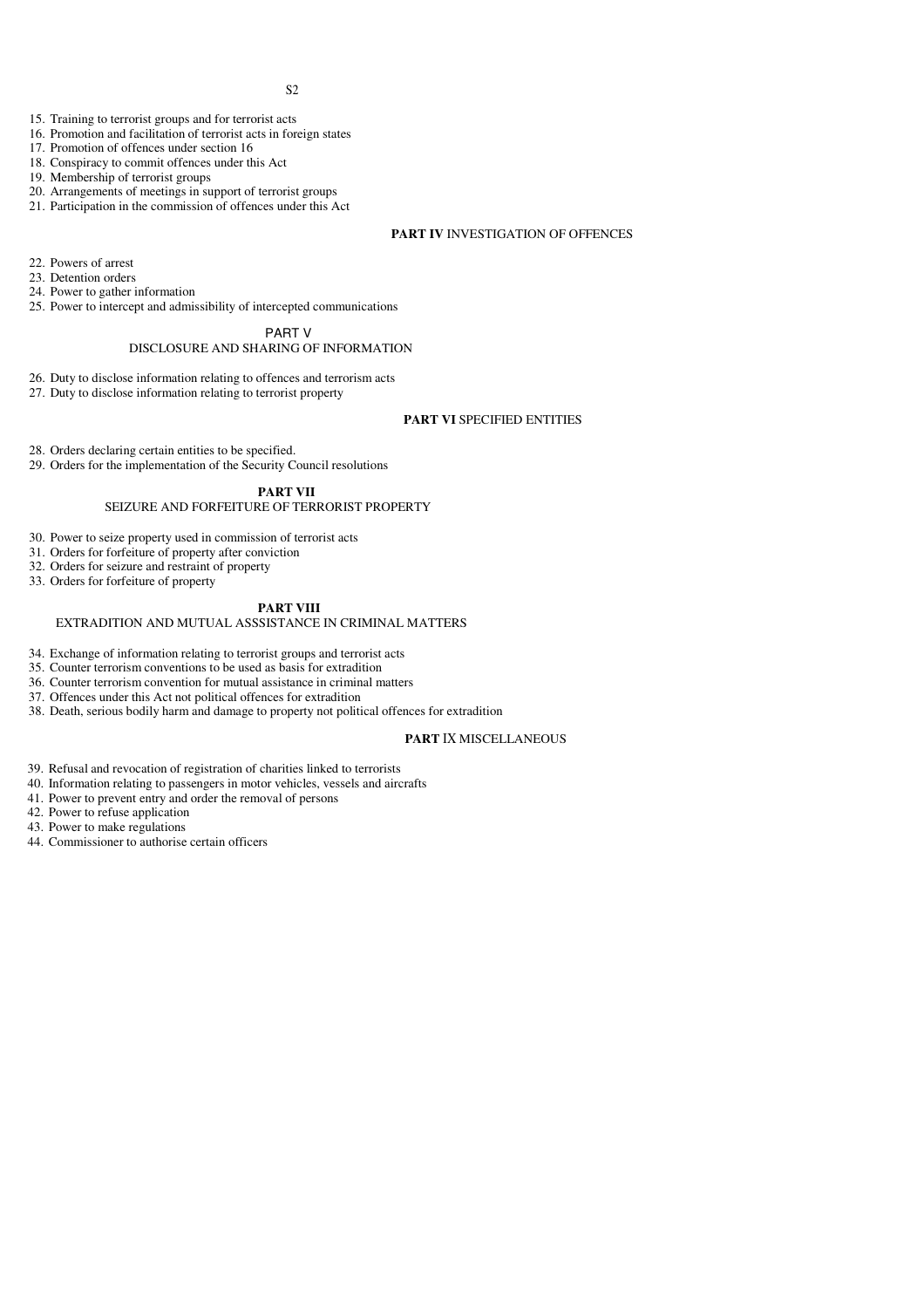$\tilde{S}$ 

# **PART I** PRELIMINARY PROVISIONS

#### *Short title and commencement.*

1. This Act may be cited as the Suppression of Terrorism Act, 2008 and shall come into force thirty days after date of publication in the Gazette.

#### *Interpretation.*

2. In this Act, unless the context otherwise requires -

"aircraft" includes an aeroplane, glider and helicopter;

"Commissioner" means the Commissioner of Police and includes any other police officer authorised by the Commissioner of Police to act or carry out any duties entrusted on the Commissioner of Police under this Act;

"communication" means a communication received or transmitted by post or a telegraphic, telephonic or other communication received or transmitted by electricity  $\cdot \cdot$ . magnetism, or other means;

"communications service provider" means a person who provides services for the transmission or reception of communications;

"counter terrorism convention" means any of the following United Nations Conventions -

(a) Convention on Offences and certain Other Acts committed on Board Aircraft signed at Tokyo on 14<sup>th</sup> September 1963;

(b) Convention for the Suppression of Un lawful Seizure of Air craft done at the Hague on 16<sup>th</sup> December 1970;

(c) Convention for the Suppression of Un lawful Acts Against the Safety of Civil Aviation, done at Montreal on 23<sup>rd</sup> September 1971;

(d) Convention on the Prevention and Punishment of Crimes Against Internationally Protected Persons, including Diplomatic Agents, adopted by the General Assembly of the United Nations on 14<sup>th</sup> December 1973;

(e) International Convention against the taking of Hostages, adopted by the General Assembly of the United Nations on  $17<sup>th</sup>$  December 1979;

Cf) Convention on the Physical Protection of Nuclear Material, adopted at Vienna on 3'd March 1980;

(g) Protocol for the Suppression of Unlawful Acts of Violence at Airports Serving International Civil Aviation, supplementary to the Convention for the Suppression of Unlawful Acts Against the Safety of Civil Aviation, done at Montreal on  $24^{th}$  February 1988;

(h) Convention for the Suppression of Unlawful Acts Against the Safety of Maritime Navigation, done at Rome on 10<sup>th</sup> March 1988;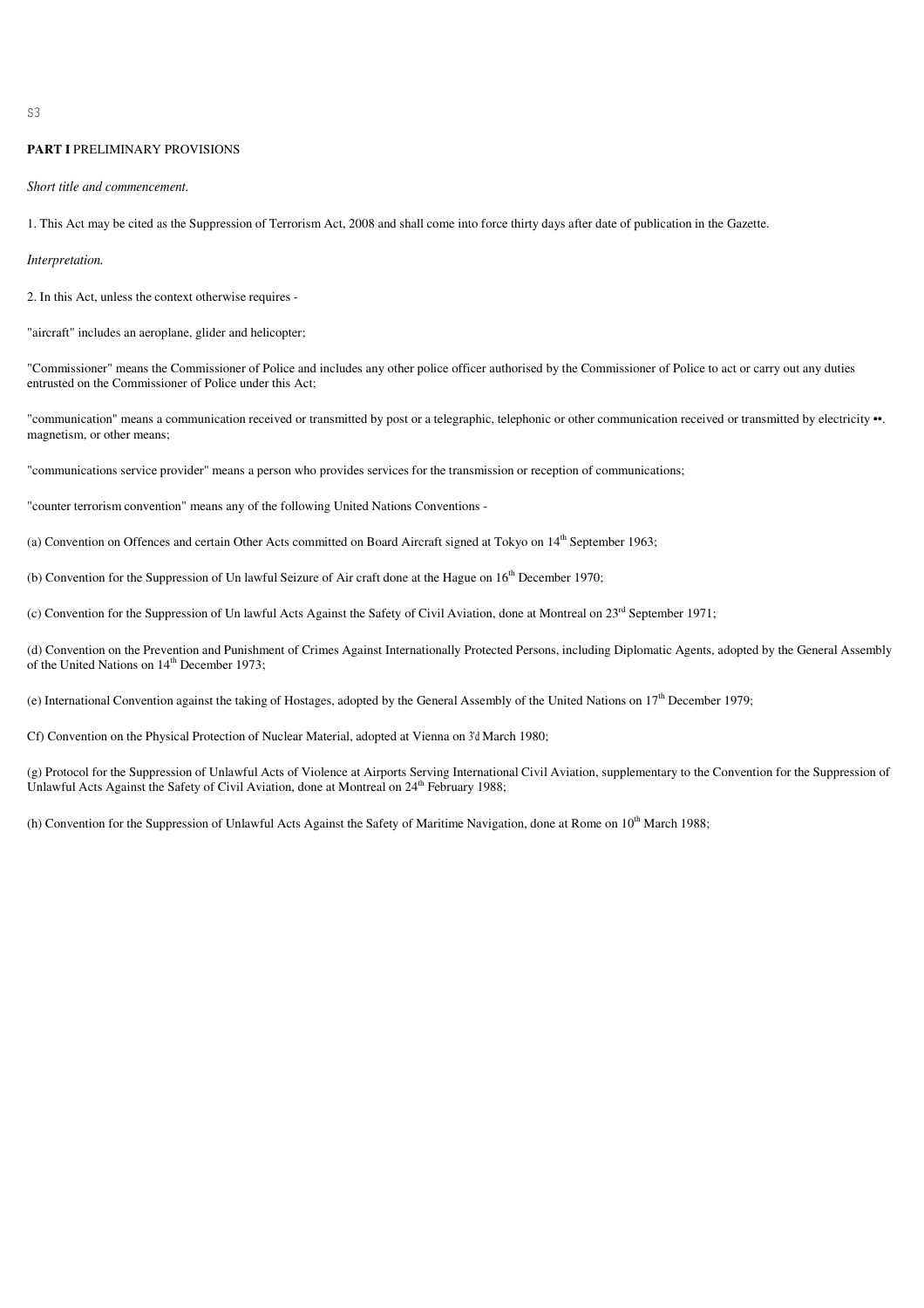- (i) Protocol for the Suppression of Unlawful Acts Against the Safety of Fixed Platforms located on the Continental Shelf, done at Rome on 10th March 1988;
- G) Convention on the Marking of Plastic Explosives for the Purposes of Detention, signed at Montreal, on 1<sup>51</sup> March 1991;
- (k) International Convention for the Suppression of Terrorist Bombings, adopted by the General Assembly of the United Nations on 15<sup>th</sup> December 1997;
- (I) International Convention for the Suppression of the Financing of Terrorism, adopted by the General Assembly of the United Nations on  $9<sup>th</sup>$  December 1999. (Not yet in force), and

includes the United Nations Security Council Resolution 1373 and any other subsequent protocols that bind the Government;

"entity" means a person, group, trust, partnership, fund or an unincorporated association or . organisation;

"financial institution" means a commercial bank, or any other institution which makes loans, advances or investments or accepts deposits of money from the public;

"Financial Intelligence Unit" means a body or agency responsible for receiving, requesting, analysing and disseminating to competent authorities disclosures of financial information as required under this Act, the Prevention of Money Laundering Act or in any United Nations Convention, multilateral, regional or bilateral convention or treaty relating to the prevention or countering money laundering and financing of terorisrn;

"interception of communications order" means an order issued by a Judge under section 25;

"Minister" means the Minister for responsible for national security;

"Master" in relation to a vessel, means the owner or person (except a harbour master or pilot) having for the time being command or charge of the vessel;

"member of a terrorist group or organisation" includes -

(a) a person who is an informal member of the organisation; and

(b) a person who has taken steps to become a member of the organisation;

"operator" in relation to an aircraft, means the owner or person for the time being in charge or command or control of the aircraft;

"property" means any movable or immovable property of any description and deeds and instruments relating to or evidencing the title or right to property, or giving a right to recover or receive money or goods, and includes any funds, financial assets or economic resources;

"Security Council" means the Security Council of the United Nations;

"specified entity" means an entity in respect of which a Notice under section 28 has been made, or is deemed by reason of the operation of section 29(4) to have been made, and is for the time being in force;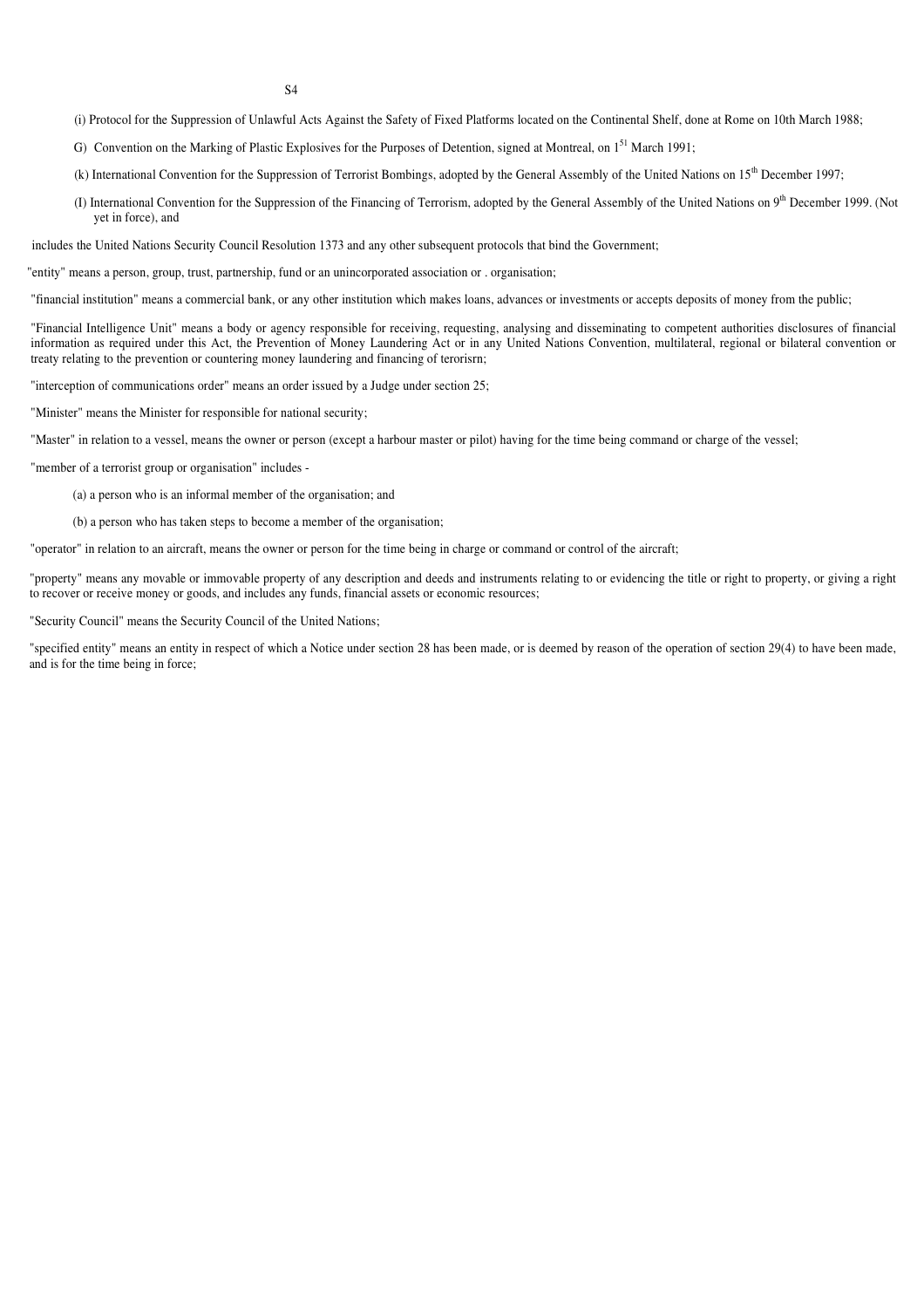```
"terrorist act" means -
```
- (1) an act or omission which constitutes an offence under this Act or within the scope of a counter-terrorism convention; or
- (2) an act or threat of action which -
- (a) causes-
- (i) the death of a person;
- (ii) the overthrow, by force or violence, of the lawful Government; or
- (iii) by force or violence, the public or a member of the public to be in fear of death or bodily injury;
- (b) involves serious bodily harm to a person;
- (c) involves serious damage to property;
- (d) endangers the life of a person;
- (e) creates a serious risk to the health or safety of the public or a section of the public;
- (t) involves the use of firearms or explosives;
- (g) involves releasing into the environment or any part of the environment or distributing or exposing the public or any part of the public to-
- (i) any dangerous, hazardous, radioactive or harmful substance;
- (ii) any toxic chemical;
- (iii) any microbial or other biological agent or toxin;

(h) is designed or intended to disrupt any computer system or the provision of services directly related to communications infrastructure, banking or financial services, utilities, transportation or other essential infrastructure;

(i) is designed or intended to disrupt the provision of essential emergency services such as police, civil defence or medical services;

- G) involves prejudice to national security or public safety;
- and is intended, or by its nature and context, may reasonably be regarded as being intended to -
- (k) intimidate the public or a section of the public; or
- (I) compel the Government, a government or an international organisation to do, or refrain from doing, any act.
- (3) Notwithstanding the provisions of subsection (2), an act which -
- (a) disrupts any services; and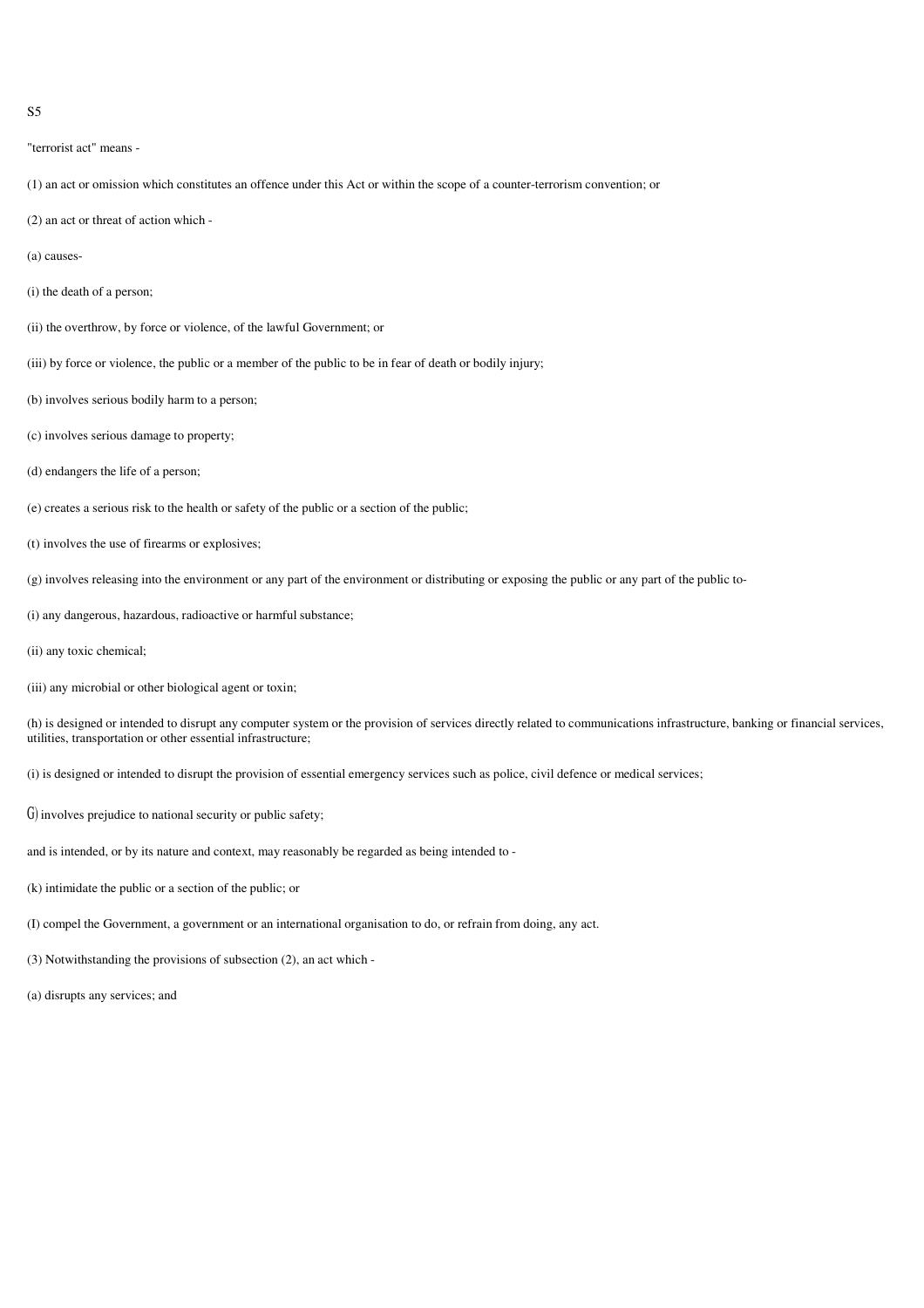**S<sub>6</sub>** 

(b) is committed in pursuance of a protest, demonstration or stoppage of work,

shall be deemed not to be a terrorist act within the meaning of this definition, so long as the act is not intended to result in any harm referred to in paragraphs, (a), (b),  $(c)$ ,  $(d)$  or  $(e)$  of subsection  $(2)$ ;

"terrorist group" means -

(a) an entity that has one of it's activities and purposes, the committing of, or the facilitation of the commission of, a terrorist act; or

(b) a specified entity;

"terrorist property" means

(a) proceeds from the commission of a terrorist act,

(b) money or other property which has been, or is likely to be used to commit a terrorist act, or

(c) money or other property which has been, is being, or is likely to be used by a terrorist group;

"vessel" means any thing made or adapted for the conveyance by water, of people or property;

"weapon" includes a firearm, ammunition, bomb, explosive or any devise capable of causing an explosion, grenade or any incendiary material, chemical, biological or nuclear weapon.

# PART II JURISDICTION AND TRIAL OF OFFENCES

*Jurisdiction to try of ences under this Act*

3. (1) The High Court shall have jurisdiction to try an offence under this Act if the act or omission constituting the offence is committed in Swaziland.

(2) For the purposes of subsection (1) an act or omission committed outside Swaziland and which would be an offence if committed in Swaziland and where-

(a) the person committing the act or omission is a citizen of Swaziland or is not a citizen but is ordinarily resident in Swaziland;

(b) the act or omission is committed to compel the Government of Swaziland to do or refrain from doing an act or certain act;

(c) the act or omission is committed against a citizen of Swaziland or a person under the protection of the Government of Swaziland;

(d) the act or omission is committed against property belonging to the Government of Swaziland outside Swaziland; or

(e) the person who commits the act or omission is, after its commission, present in Swaziland,

shall be deemed to be an act or omission committed in Swaziland.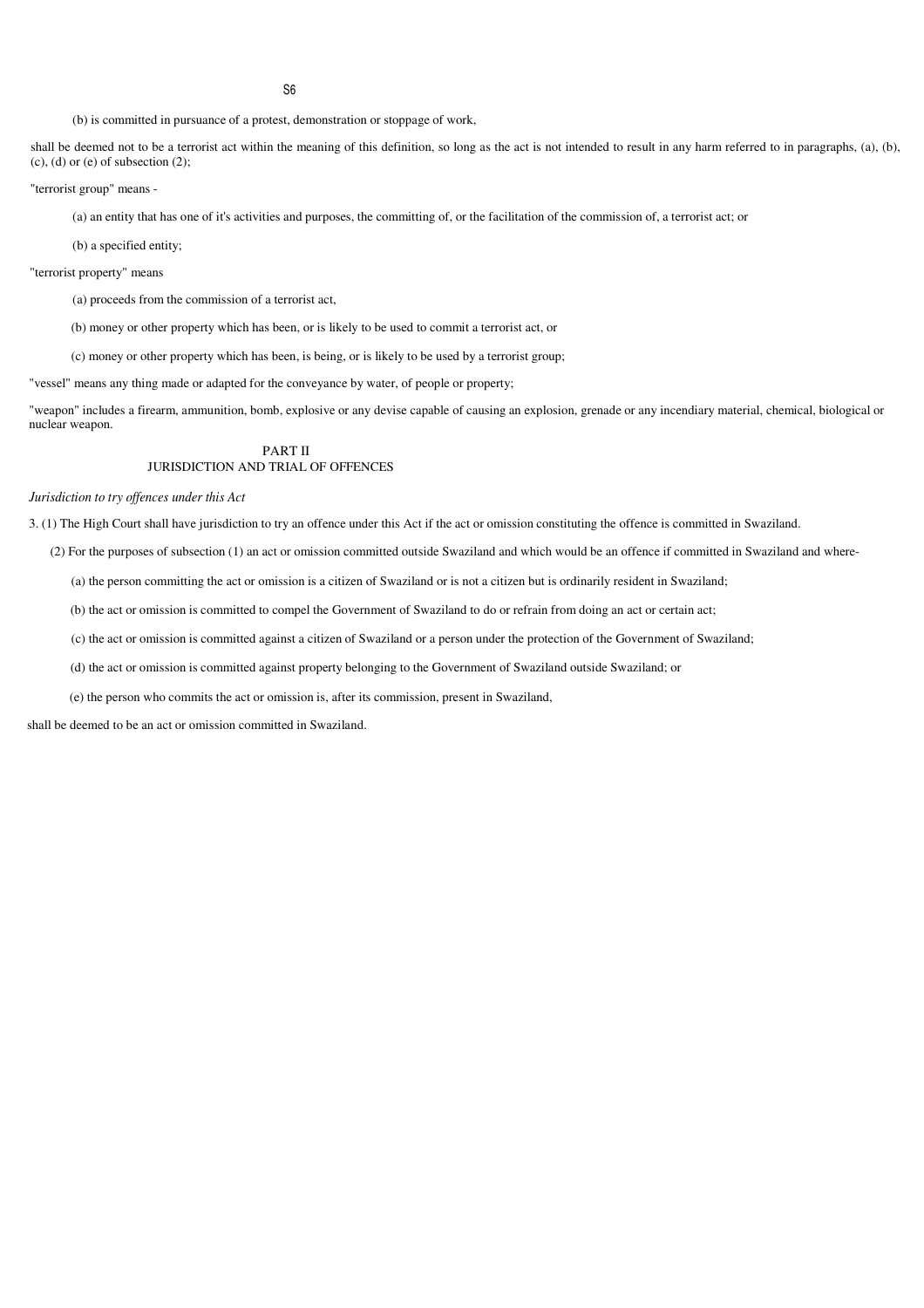$S<sub>7</sub>$ 

## *Evidence by certificate*

4. Where in any proceedings for an offence under this Act, a question arises as to whether anything or a substance is a-

(a) weapon;

(b) hazardous, radioactive or a harmful substance;

(c) toxic chemical or microbial or other biological agent or toxin,

a certificate purporting to be signed by an appropriate authority, or a person with expert knowledge, as to the nature of the thing or substance described in the certificate shall be admissible in evidence without proof of the signature or authority of the person appearing to have signed it and shall, in the absence of evidence to the contrary, be proof of the facts stated in that certificate.

# PART ill OFFENCES

## *Terrorist Offences and punishments*

5. (I) A person who commits a terrorist act, subject to any other specific penalty provided in this Act for that offence, shall be guilty of an offence and, on conviction, shall be sentenced to any period of imprisonment not exceeding twenty five (25) years or to such number of life sentences as the court may impose.

(2) A person who, without a lawful and justifiable reason, is in possession or is found in possession of literature on weapons-making, that is, including but not limited to, books, manuals, documents, pamphlets, drawings, diagrams, electronic storage devices and tapes, commits an offence and, on conviction, shall be liable to imprisonment for a period not exceeding three (3) years or such other penalty as the Court may impose.

(3) Any person who -

(a) unlawfully sends or delivers, by any means, to another person or institution an explosive device, contraption or substance for purposes of causing harm, disturbance, fear, or panic;

(b) intentionally and without lawful excuse, sends or communicates to another person or institution a false alarm or by any deed causes a false alarm or unwarranted panic;

(c) places a parcel, substance or thing in any place with the intention to cause damage or injury to a person or property;

(d) places a parcel, substance or thing in any place with the intention to induce -

(i) fear of injury to life or body to any person or damage to property; or

(ii) submission to a demand whether that demand is possible or impossible of being realized or being met;

(e) intentionally publishes or communicates, in whatever manner, false information about the existence of any danger, dangerous thing, explosive or harmful or hazardous substance when that person does not believe in the existence of that thing or truthfulness of that publication or communication,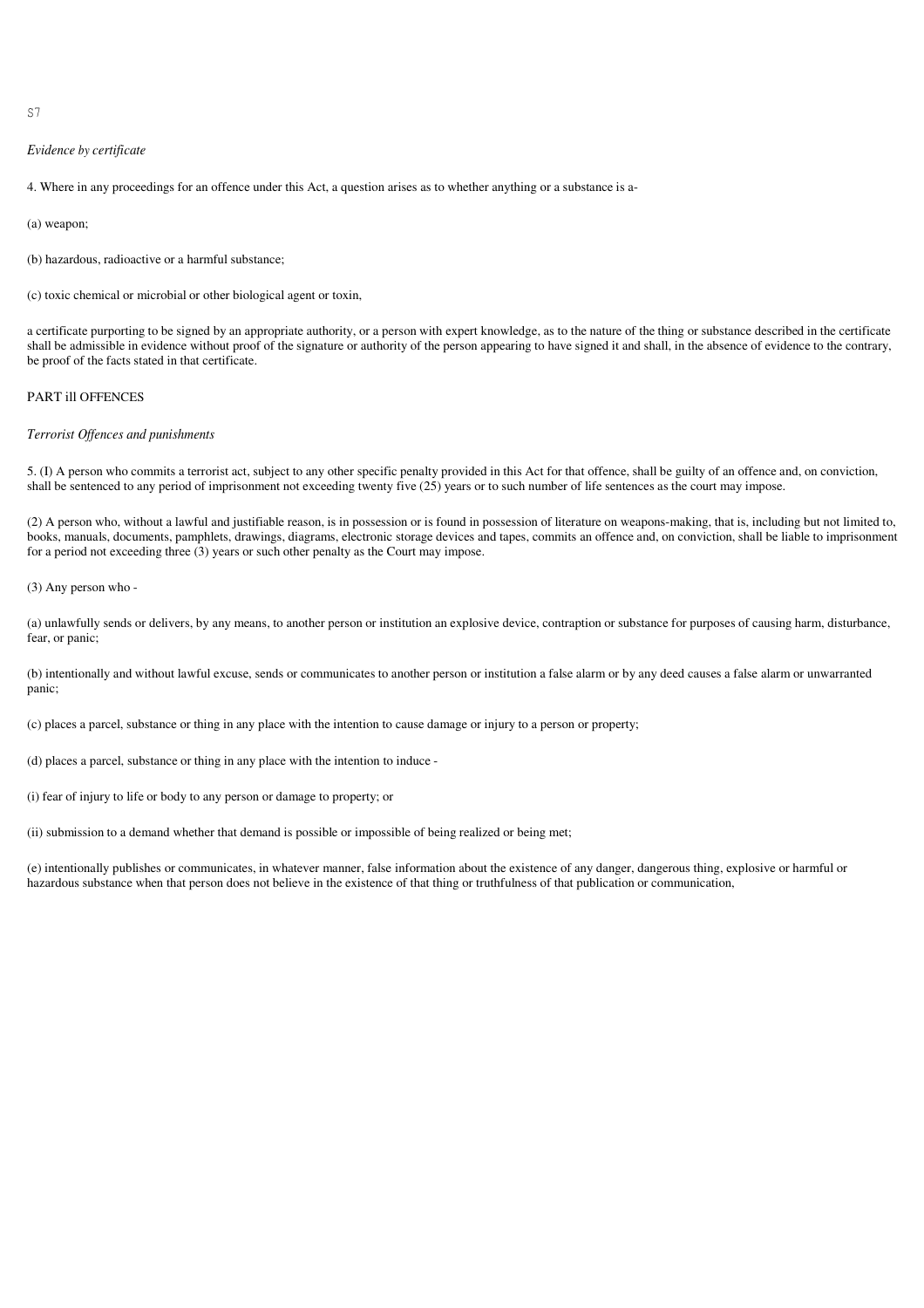commits an offence and, on conviction, shall be liable to imprisonment for a period not exceeding three (3) years or such fine as the Court may impose

(4) Where a body corporate commits an offence under this Act, every director, officer or agent of the corporation who directed, authorized, assented to, acquiesced or participated in the commission of the offence is a party to and

guilty of the offence and shall be liable, on conviction, to the punishment provided for the offence whether or not the body corporate has been prosecuted.

(5) A court convicting a person under subsection (1) shall not impose a punishment of payment of a fine unless there are compelling reasons for so doing such as where, because of ill health or humanitarian reasons, there would be no useful purpose in keeping the convict in effective imprisonment.

(6) Any person who commits a terrorist act or contravenes any other provision of this Act, by commission or omission, commits an offence and shall be liable, on conviction, to such penalty as provided under this section or under this Act.

(7) A person charged with an offence under this Act, may be tried summarily by the High Court and only the High Court shall be the court of first instance including any incidental matter such as questions of bail or liberty of the accused before or during the trial.

#### *Provision and collection of funds to commit terrorist acts*

6. A person who provides or collects by any means, directly or indirectly, any funds, intending or knowing or having reasonable grounds to believe that the funds may be used in full or in part to carry out a terrorist act commits an offence and shall, on conviction, be liable to imprisonment for a term not exceeding fifteen (15) years.

*Collection, provision of property or service for terrorist acts*

7. A person who, directly or indirectly, collects property or provides or invites a person to provide, or makes available, property or financial or other related service-

(a) intending that the property or service be used, in whole or in part, for the purpose of committing or facilitating the commission of a terrorist act or for the purpose of benefiting any person who is committing or facilitating the commission of a terrorist act; or

(b) knowing or having reason to know that in whole or in part, the property or service may be used by, or may benefit, a terrorist group,

commits an offence and shall, on conviction, be liable to imprisonment for a term not exceeding fifteen (15) years.

#### *Use of property for terrorist acts*

8. A person who -

- (a) uses property, directly or indirectly, in whole or in part, for the purpose of committing or facilitating the commission of a terrorist act; or
- (b) possesses property intending that the property be used or knowing that the property may be used, directly or indirectly, in whole or in part, for the purpose of committing or facilitating the commission of a terrorist act,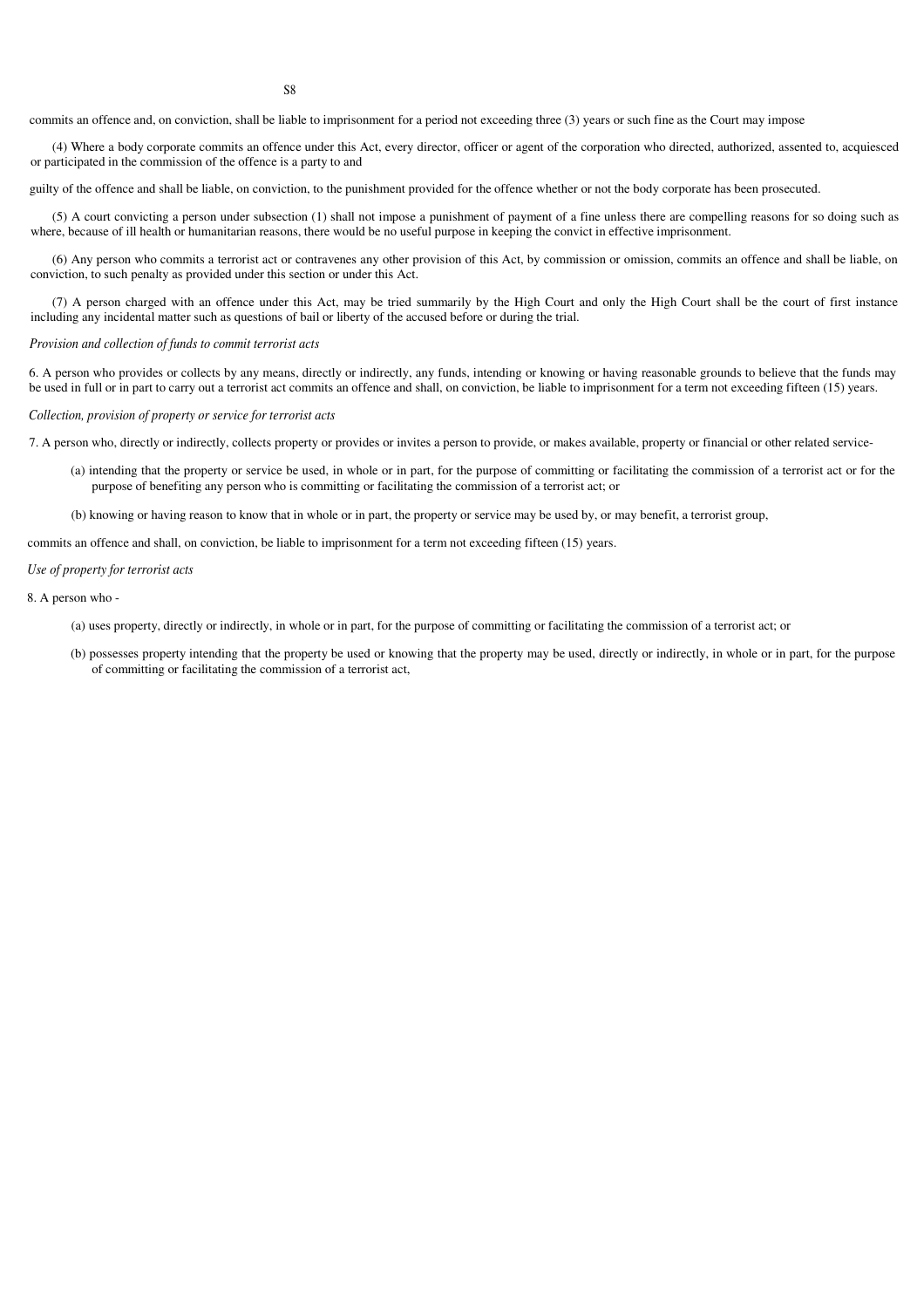$\mathcal{S}^{\mathcal{G}}$ 

commits an offence and shall, on conviction, be liable to imprisonment for a term not exceeding fifteen (15) years.

*Retention or control o/terrorist property*

9. A person who knowingly or having reason to know enters into, or becomes concerned in, an arrangement which facilitates the retention or control by or on behalf of another person of terrorist property -

(a) by concealment;

- (b) by a removal out of jurisdiction;
- (c) by transfer to a nominee; or

(d) in any other way,

commits an offence and shall, on conviction, be liable to imprisonment for a term not exceeding fifteen (15) years.

*Dealing with property owned or controlled by terrorist groups*

10. (I) A person who knowingly or having reason to know -

(a) deals, directly or indirectly, in any property that is owned or controlled by or on behalf of a terrorist group;

(b) enters into, or facilitates, directly or indirectly, any transaction in respect of property referred to in paragraph (a); or

(c) directly or indirectly provides financial or other service in respect of property referred to in paragraph (a) at the direction ofa terrorist group,

commits an offence and shall, on conviction, be liable to imprisonment for a term not exceeding fifteen (15) years.

(2) A person who takes or fails to take measures to comply with subsection (1) shall not be liable in any civil action arising from having taken, or not having taken those measures iftha1 person proves that all reasonable steps were taken to ensure that the relevant property was n01 owned or controlled by or on behalf of a terrorist group.

*Soliciting and giving support to terrorist groups*

1 I. (I) A person who knowingly, and in any manner -

(a) solicits support for, or gives support to, any terrorist group, or

(b) solicits support for, or gives support to, the commission of a terrorist act,

commits an offence and shall, on conviction, be liable to imprisonment for a term not exceeding fifteen (15) years.

(2) For the purposes of this section an offer to provide, or the provision of, forged or falsified travel documents to a member of a terrorist group constitutes giving of support to a terrorist group.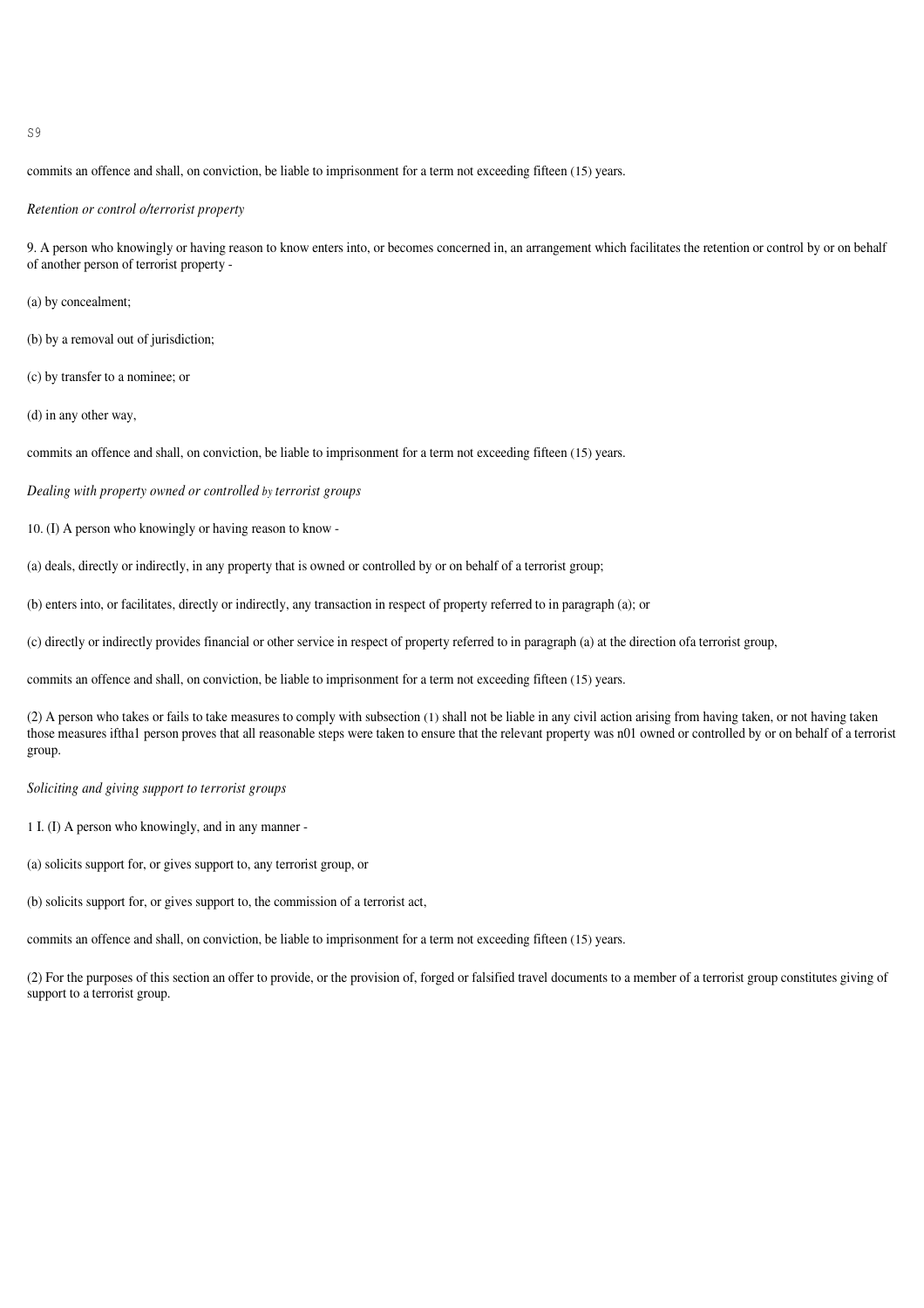## *Harbouring terrorist suspects*

12. A person who-

(a) habours or conceals any other person; or

(b) prevents, hinders or interferes with the apprehension of any other person,

knowing or having reason to believe that that other person -

( c) is a terrorist suspect;

(d) has committed a terrorist act; or,

( e) is a member of a terrorist group,

commits an offence and shall on conviction be liable to imprisonment for a term not exceeding twenty (20) years.

# *Provision of weapons to terrorist groups*

13. Every person who knowingly or having reason to know provides or offers to provide, an) weapon to-

(a) a terrorist group;

(b) member of a terrorist group ; or,

(c) any other person for use by, or for the benefit of, a terrorist group or a member of f terrorist group,

commits an offence and shall on conviction, be liable to imprisonment for twenty (20) years ofto such other higher or lower sentence as the court may impose.

# *Recruitment to terrorist groups or acts*

14. A person who knowingly recruits or agrees to recruit, another person to-

(a) be a member of a terrorist group; or

(b) participate in the commission of a terrorist act,

commits an offence and shall on conviction be liable to imprisonment for a term not exceeding twenty (20) years.

# *Training terrorist groups and for terrorist acts*

15. A person who, knowingly, agrees to provide training or instruction, or provides training or instruction in -

(a) the making or use of any weapon,

(b) the carrying out of a terrorist act,

(c) the practice of military exercises or manoeuvres,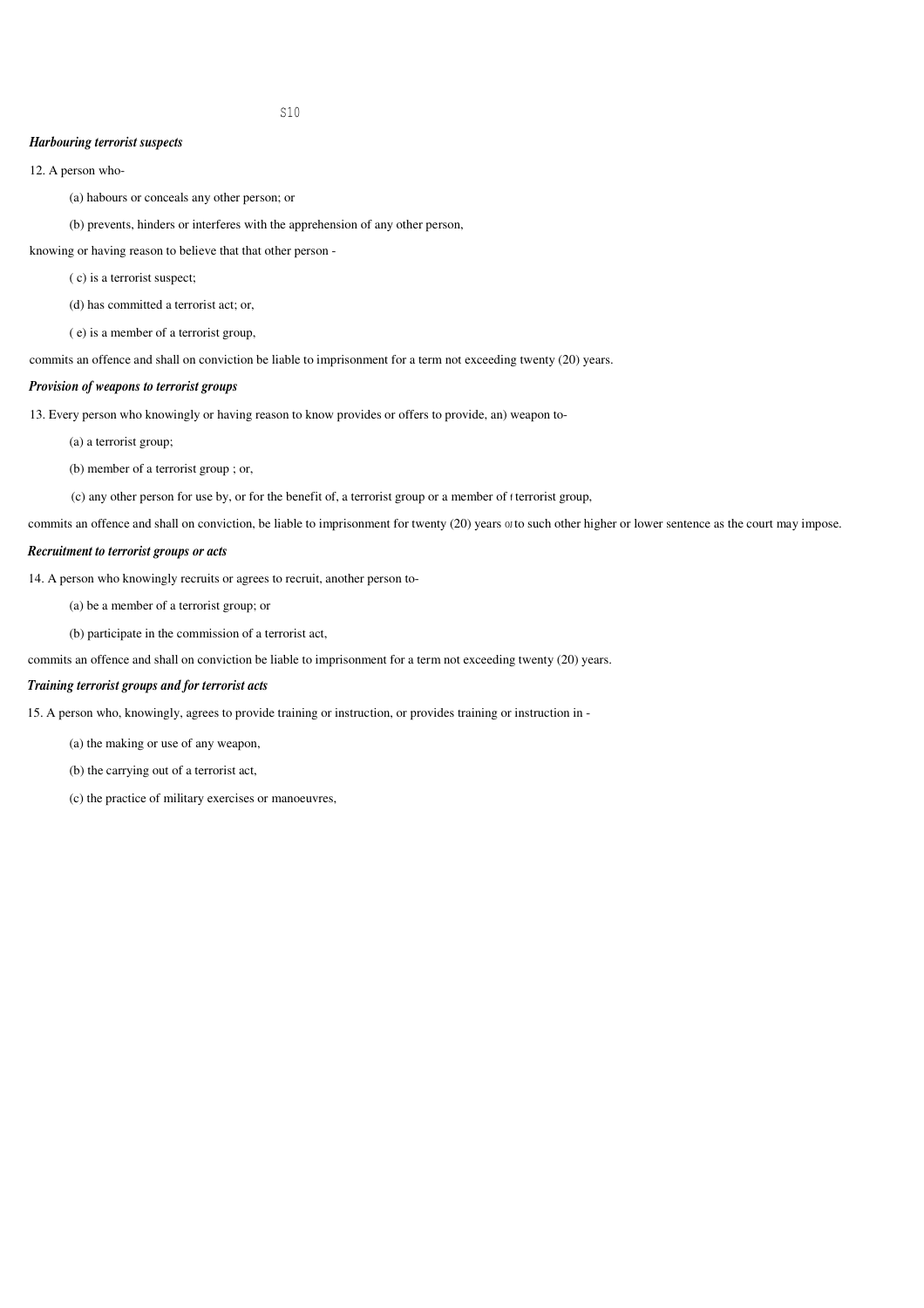to member of a terrorist group or person engaging in, or preparing to engage in, the commission of a terrorist act commits an offence and shall, on conviction, be liable to imprisonment for twenty (20) years or to such other sentence as the court may impose.

*Promotion and facilitation of terrorist acts in foreign states*

16. A person in Swaziland, who-

(a) knowingly promotes or facilitates the doing of any act in a foreign State for the purpose of achieving any of the following objectives, whether or not the objective is achieved -

(i) the overthrow, by force or violence, of the lawful Government of that foreign State;

(ii) causing, by force or violence, the public in that foreign State to be in fear of death or bodily injury;

(Hi) causing death of, or bodily injury to, a person who is the lawful Head of State of that foreign State or holds, or performs the duties of, a public office in that foreign State:

(iv) unlawfully, destroying or damaging any pr9perty belonging to the lawful Government of that foreign State;

(b) recruits another person to become a member of, or to serve in any capacity with, a body or association of persons the objectives of which are, or include, the objectives referred to in paragraph (a);

(c) accumulates, stockpiles or otherwise keeps, any weapons for the purposes of doing any act referred to in paragraph (a);

(d) trains or drills, or participates in the training or drilling, of any other person in the use of weapons or in the practice of military exercises or manoeuvres to prepare that person to do any act referred to in paragraph (a);

(e) agrees or submits to be trained or drilled, in the use of weapons or in the practice of military exercises or manoeuvres for the purpose of doing any act referred to in paragraph (a);

(t) gives any money or goods to, or performs services for, any other person or body or association of persons for the purposes of promoting or supporting the doing of an act referred to in paragraph (a); or

(g) receives or solicits money or goods or the performance of services for the purposes of promoting or supporting the doing of an act referred to in paragraph (a),

commits an offence and shall, on conviction, be liable to imprisomnent for a period of twenty five (25) years or such number of life sentences as the court may impose.

*Promotion of offences under section 16*

17. A person who being-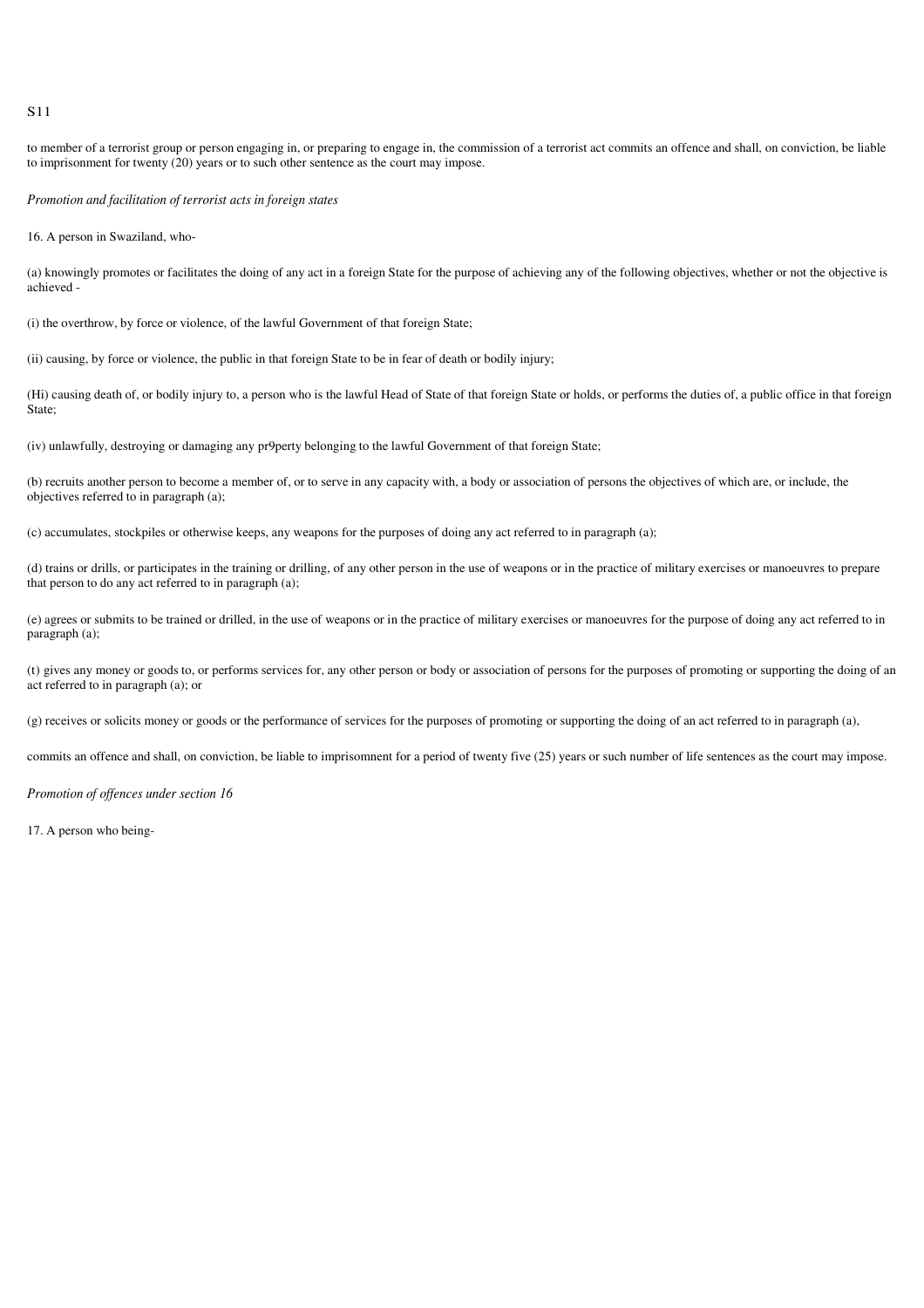- (a) the owner, occupier, lessee or the person in charge of any building, premises, room, or place knowingly permits a meeting of persons to be held in that building, premises, room or place;
- (b) the owner, charterer, lessee, operator, agent, or master of a vessel. or the owner, charterer, lessee, operator, agent or pilot in charge, of an air craft, knowingly permits that vessel or aircraft to be used,

for the purposes of committing an offence under section 16, or promoting or supporting the commission of an offence under section 16, commits an offence and shall, on conviction, be liable to imprisonment for twenty five (25) years or to such number of life sentences as the court may impose.

# *Conspiracy to commit offences under this Act*

18. (I) A person who conspires with another person in Swaziland to do any act in any place outside Swaziland, being an act, which if done in Swaziland would constitute an offence under this Act shall be deemed to have conspired to do that act in Swaziland.

(2) A person who conspires with another person in a place outside Swaziland which if done in Swaziland would constitute an offence under this Act shall be deemed to have conspired to do that act in Swaziland.

(3) A person who conspires with another person in terms of this section commits an offence and shall, on conviction, be liable to imprisonment for a period not exceeding twenty (20) years.

#### *Membership of terrorist groups*

19. (I)A person who-

(a) is a member; or

(b) professes to be a member,

Of a terrorist group commits an offence and shall on conviction, be liable to imprisonment for a term not exceeding ten (10) years.

(2) It shall be a defence for a person charged with an offence under this section to prove that the entity in respect of which the charge is brought was not a terrorist group at or on the date that person became a member or professed to be a member of that entity, or that person has not taken part in the activities of that entity after that entity became a terrorist group.

## *Arrangements of meetings in support of terrorist groups*

20. (1) A person who arranges, manages or assists in arranging or managing a meeting which that person knows is to -

(a) support a terrorist group;

(b) further the activities of a terrorist group.

(c) be addressed by a person who belongs or professes to belong to a terrorist group,

commits an offence and shall, on conviction, be liable to imprisonment for a term not exceeding fifteen (IS) years.

Sl2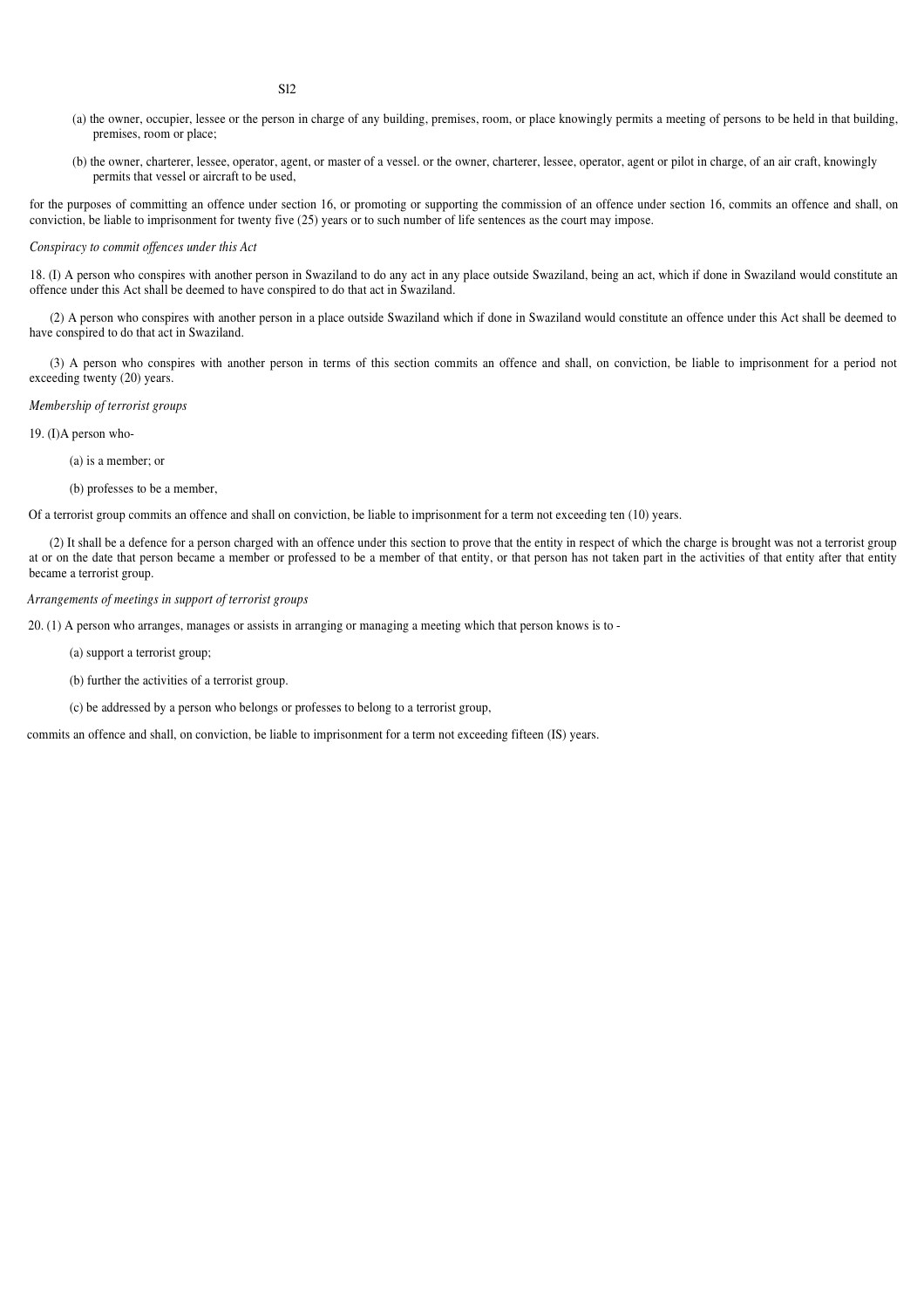(2) In this section "meeting" means a meeting of three (3) ormore persons, whether or not the public is admitted.

*Participation in the commission of offences under this Act*

21. A person who -

(a) aids and abets the commission of;

(b) attempts to commit;

(c) conspires to commit;

(d) counsels or procures the commission of,

an offence under this Act commits an offence and shall, on conviction, be liable to the same punishment as is prescribed for the perpetrator or, or to such other punishment as may be specifically provided.

# PART IV INVESTIGATION OF OFFENCES

# *Powers of arrest*

22. Any police officer may arrest without warrant any person who has committed or is committing or whom the police officer has reasonable grounds for suspecting to have committed or to be committing an offence under this Act.

# *Detention orders*

23. (1) Subject to subsection (2) a police officer may for the purpose of preventing the commission of an offence under this Act or preventing interference in investigation of an offence under this Act, apply ex parte, to a Judge of the High Court for a detention order.

(2) A police officer may make an application under subsection (I) only with the prior written consent of the Attorney-General.

(3) A judge to whom an application is made under subsection (1) shall make an order for the detention of the person named in the application where the judge is satisfied that there are reasonable grounds to believe that -

(a) the person is about to commit an offence under this Act; or

(b) is interfering or likely to interfere with an investigation into an offence under this Act.

(4) An order under subsection (3) shall be for a period not exceeding forty-eight (48) hours in the first instance and may, on application made by a police officer, be extended for a further period, provided that the maximum period of detention under that order shall not exceed seven (7) days.

(5) An order under subsection (3) shall specify the place at which the person named in the order is to be detained and the conditions subject to which that person shall be detained (including conditions relating to access to a Government medical officer and the video recording of the person in detention so as to constitute an accurate, continuous and uninterrupted record of the detention of that person for the whole period of the detention).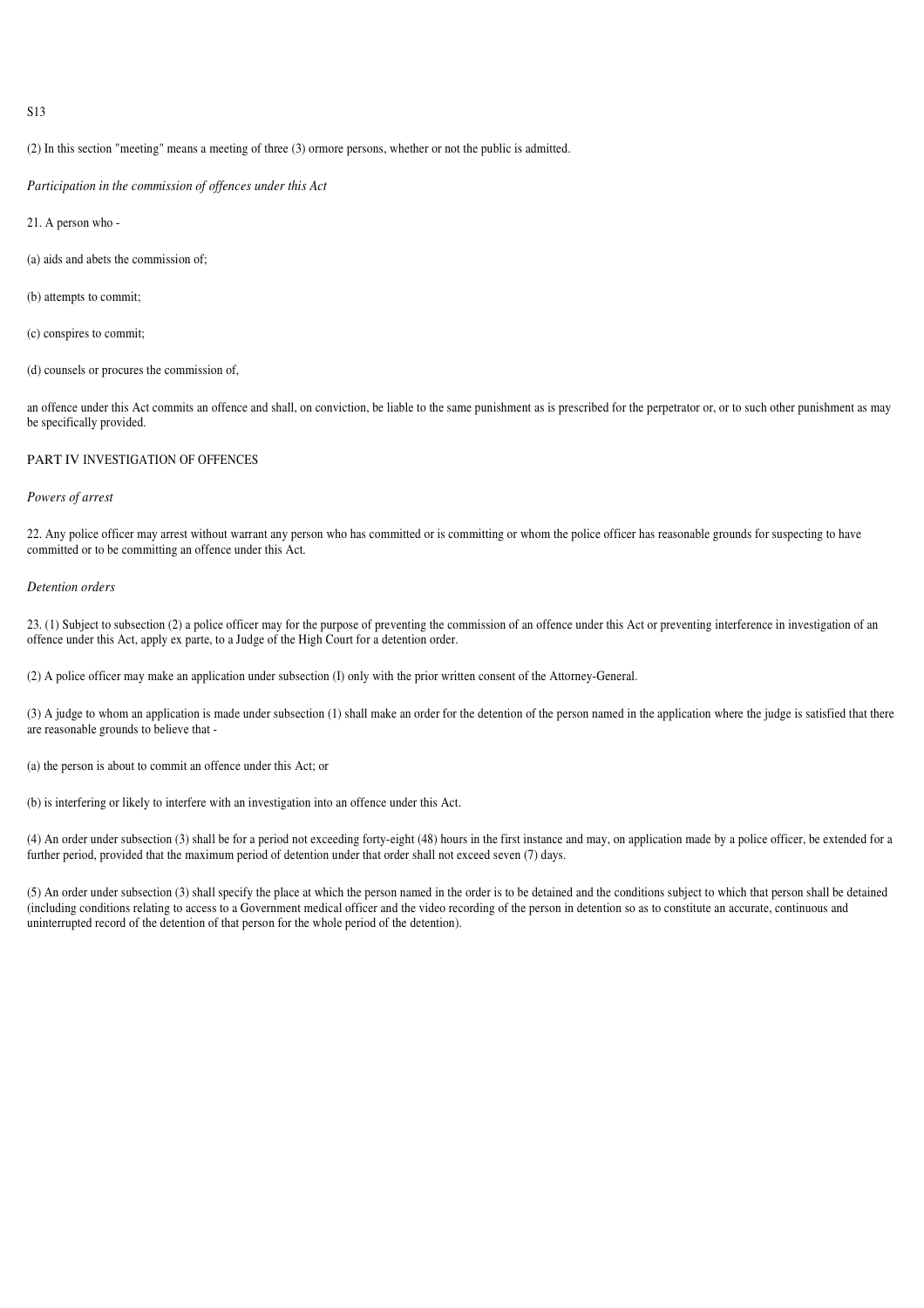# *Power to gather information*

24. (1) Subject to subsection (2) a police officer may, for the purpose of an investigation ofan offence under this Act, apply ex parte to a Judge of the High Court for an order for the gathering of information.

(2) A police officer may make an application under subsection (1) only with the prior written consent of the Attorney-General.

(3) A Judge to whom an application is made under subsection (1) shall make an order for the gathering of information where the Judge is satisfied that the consent of the Attorney-General has been obtained as required by subsection (2) and that there are reasonable grounds to believe that-

- (a) an offence under this Act has been committed and information concerning the offence or information that may reveal the whereabouts of a person suspected by the police officer of having committed the offence is likely to be obtained as a result of the order;
- (b) that there are reasonable grounds to believe that an offence under this Act may soon be committed; or
- (c) that there are reasonable grounds to believe that a person has direct and material information that relates to an offence referred to in paragraph (b) or that may reveal the whereabouts of a person whom the police officer suspects may commit an offence under this section or Act, and
- (d) reasonable attempts have been made to obtain the information required under this section from the person who is named in the application.
- (4) An order made under subsection (3) may-
	- (a) require the examination, on oath or not, of a person named in the order;
	- (b) require the person to attend at the place fixed by the Judge, or by the Judge designated under paragraph (d), as the case may be, for the examination and to remain in attendance until excused by the presiding Judge;
	- ( c) require or order the person to bring to the examination any document or thing in the possession or control ofthat person, and produce that document or thing to the presiding Judge;
	- (d) designate another Judge as the Judge before whom the examination shall take place; and
	- (e) include any other terms or conditions that the Judge considers appropriate including terms or conditions for the protection of the interests of the person named in the order and of third parties or for the protection of anyon-going investigation.
- (5) An order made under subsection (3) may be executed anywhere in Swaziland.
- (6) The Judge who made the order under subsection (3), or another Judge of the same court, may vary the terms and conditions of that order.

(7) A person named in an order made under subsection (3) shall answer questions put to that person by the Attorney-General or the Attorney-General's representative and shall produce to the presiding Judge documents or things which that person was ordered to bring and may refuse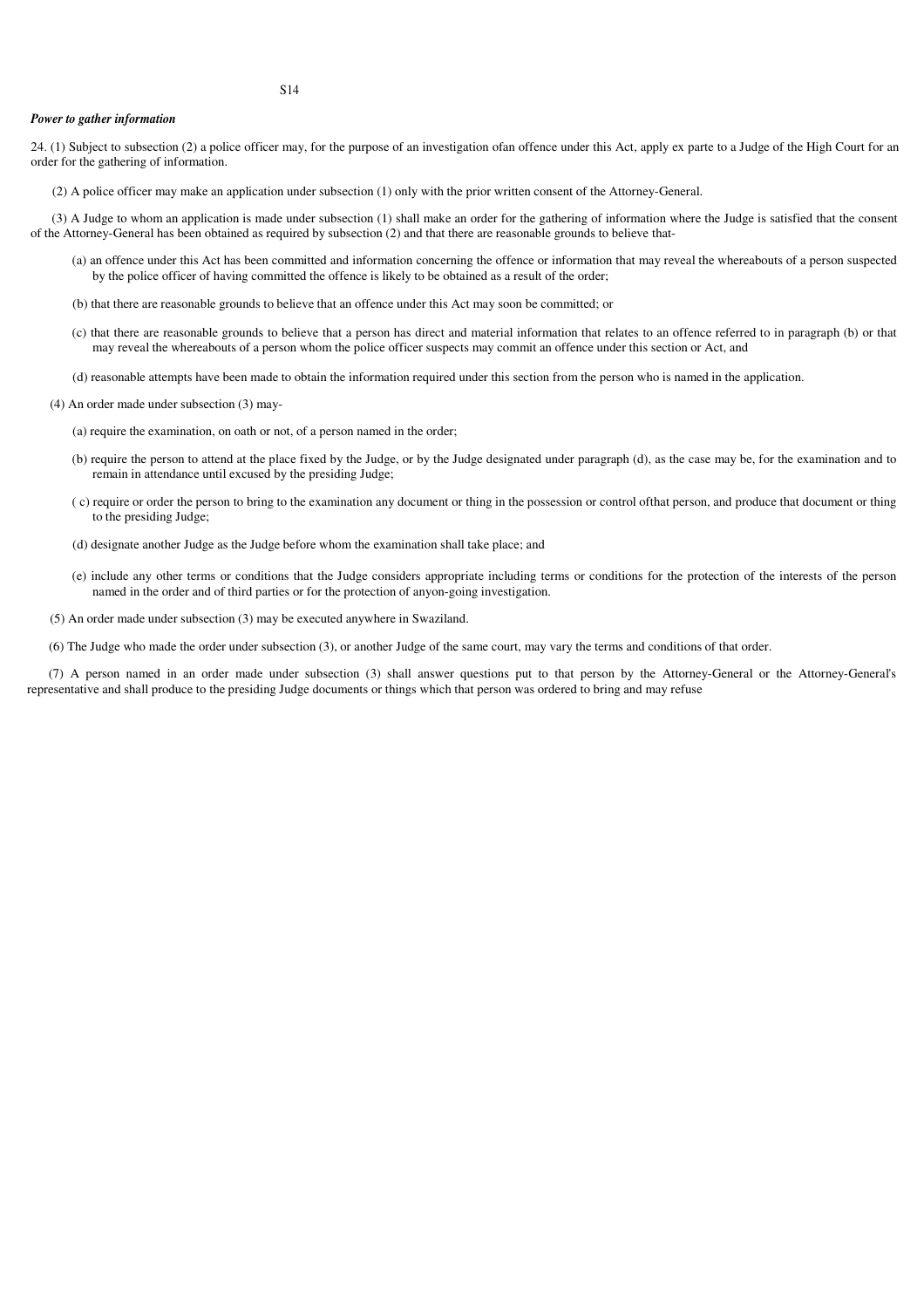to do so if answering a question or producing a document or thing would disclose information that is protected by the law relating to non-disclosure of information or privilege.

(8) The presiding Judge shall rule on an objection or other issue relating to a refusal to answer a question or to produce a document or thing.

(9) A person shall not be excused from answering a question or producing a document or thing under subsection (7) on the ground that the answer or document or thing may tend to incriminate the person or subject the person to any proceedings or penalty, and -

(a) no answer given or document or thing produced under subsection (7) shall be used or received against the person in any criminal proceedings against that person, other than in a prosecution for perjury or giving false evidence; and

(b) no evidence derived from the evidence obtained from the person shall be used or received against the person in any criminal proceedings against that person, other than in a prosecution for perjury or giving false evidence.

(10) A person, who is the subject matter of this section, shall have the right to retain and instruct counsel at any stage of the proceedings under this section.

(11) The presiding Judge, if satisfied that any document or thing produced during the course of the examination may likely be relevant to the investigation of any offence under this Act, shall order that document or thing be delivered into the custody of the police officer or someone acting on behalf of that police officer.

# *Power to intercept and admissibility of intercepted communications*

25. (1) Subject to subsection (2) a police officer may, for the purpose of obtaining evidence of the commission of an offence under this Act, apply ex parte to a Judge of the High Court for an order intercepting a communication.

(2) A police officer may make an application under subsection (1) only with the prior written consent of the Attorney-General.

(3) Subject to subsection (3) a Judge to whom an application is made under subsection (1) may make an order -

(a) requiring a communications service provider to intercept and retain a specified communication or communications of a specified description received, transmitted or about to be received or transmitted by that communications service provider;

(b) authorising the police to enter any premises and to install on those premises, any device for the interception and retention of a specified communication or communications of a specified description and to remove and retain that device.

(4) A Judge shall not make the order under subsection (2) unless the judge is satisfied that the consent of the Attorney-General has been obtained as required by subsection (2) and that there are reasonable grounds to believe that material information relating to-

(a) the commission of an offence under this Act, or

(b) the whereabouts of the person suspected by the police officer to have committed the offence

S15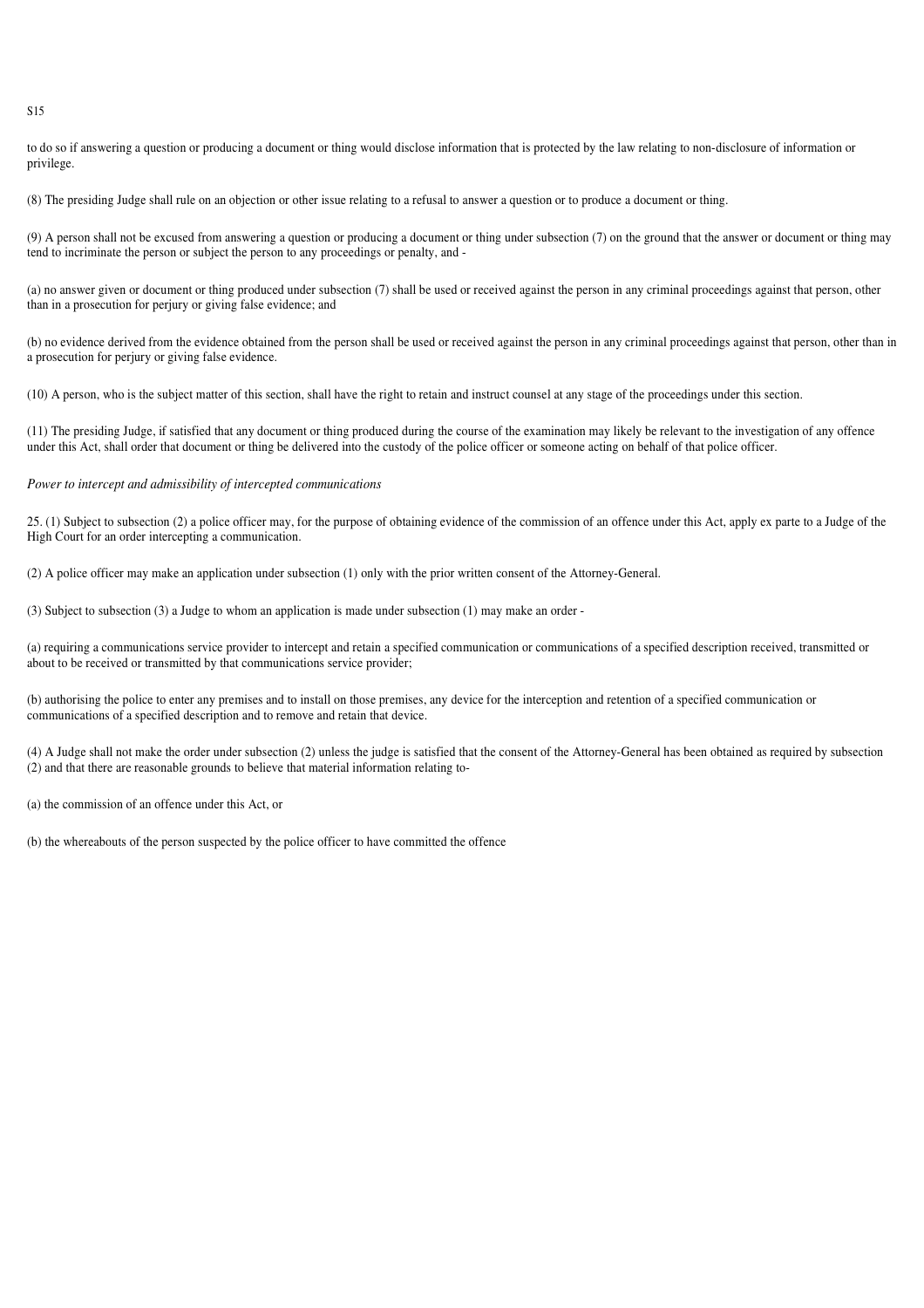may be contained in that communication or communications of that description.

(5) Any information contained in a communication-

(a) intercepted and retained pursuant to an order under subsection (3); or

(b) intercepted and retained in a foreign State in accordance with the law of that foreign state and certified by a Judge of that foreign state to have been so intercepted and retained.

shall be admissible in proceedings for an offence under this Act, as evidence of the truth of its contents notwithstanding the fact that it contains hearsay.

PART V DISCLOSURE AND SHARING OF INFORMATION

*Duty to disclose information relating to of ences and terrorism acts*

26. (I)A person who has any information which will be of assistance in-

(a) preventing the commission by another person of a terrorist act; or

(b) securing the arrest or prosecution of another person for an offence under this Act,

shall forthwith disclose the information to the Commissioner or at a police station to an officer not below the rank ofa Superintendent of Police.

(2) Nothing in subsection (I) requires the disclosure of any information which is protected by privilege.

(3) Civil or criminal proceedings shall not lie against any person for disclosing any information, in good faith, under subsection (I).

(4) Any person who fails to comply with subsection (I) commits an offence and shall, on conviction, be liable to imprisonment for a term not exceeding five (5) years.

# *Duty to disclose information relating to terrorist property*

27. (I)A person shall forthwith disclose to the Financial Intelligence Unit-

- (a) the existence of any property in the possession or control of that person which is, to the knowledge of that person, owned or controlled by or on behalf of a terrorist group or specified entity;
- (b) any information regarding a transaction or proposed transaction in respect of any property referred to in paragraph (a).

(2) The Financial Intelligence Unit shall disclose to the Financial Intelligence Unit of a foreign State or the appropriate authority of that foreign State, as the case may be, any information in its possession relating to any property owned or controlled by or on behalf of a terrorist group, if that information is requested or if the Financial Intelligence Unit in Swaziland is of the view that the information would be relevant to that foreign State.

(3) A fmancial institution shall report, every three months, to the Financial Intelligence Unit and any body authorized by law to supervise and regulate the activities of that institution, that the institution -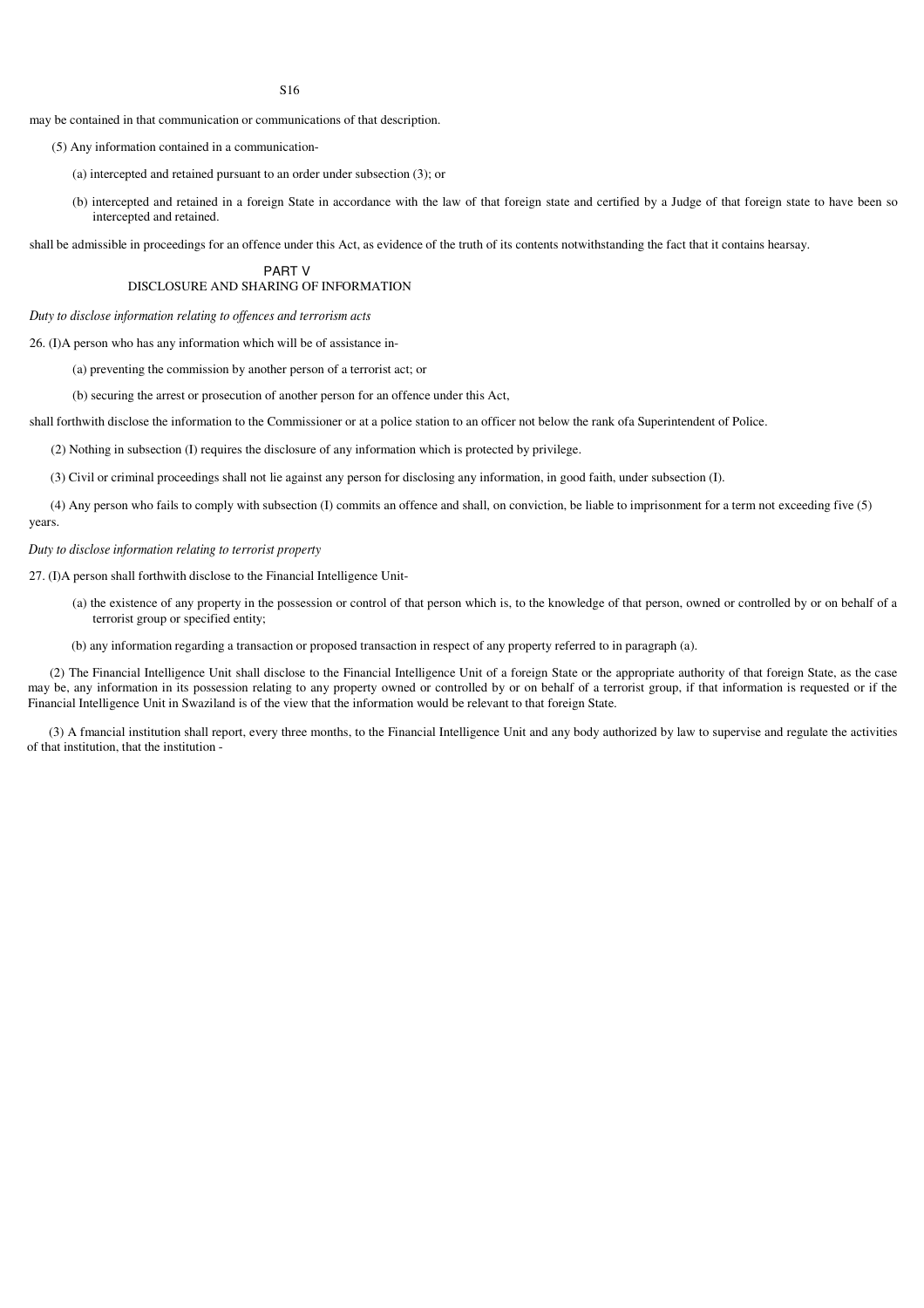(a) is not in possession or control of any property owned or controlled by or on behalf of a terrorist group;

(b) is in possession or control of such property as is described in paragraph (a) , and the particulars relating to the persons, accounts, and transactions involved and the total value of the property.

(4) In addition to the requirements of subsection (2), every financial institution shall report to the Commissioner, every transaction which occurs within the course of the activities of that institution, and in respect of which there are reasonable grounds to suspect that the transaction is related to the commission of a terrorist act.

(5) It shall be the duty of the Financial Intelligence Unit or the body authorised by law to supervise the activities of a financial institution or the Commissioner, as case may be, on a request made in that behalf, to disclose to the Financial Intelligence Unit of a foreign State or the appropriate authority of a foreign State, as the case may be, any information in the possession of that Unit or body or the Commissioner, as the case may be, relating to any property owned or controlled by or on behalf of a terrorist group.

(6) Neither civil nor criminal proceedings shall lie against any person for making a disclosure or report, in good faith, under this section.

(7) A person who fails to comply with the provisions of this section commits an offence and shall, on conviction, be liable to imprisonment for a term not exceeding five (5) years.

# PART VI SPECIFIED ENTITIES

# *Orders declaring certain entities to be specified*

28. (1) Where the Attorney-General, the Commissioner or person responsible for the prevention of corruption or other investigative or financial body has reasonable grounds to believe that -

(a) an entity has knowingly committed, attempted to commit, participated in committing or facilitated the commission of, a terrorist act, or,

(b) any entity is knowingly acting on behalf of, at the direction of or in association with, an entity referred to in paragraph (a),

the Attorney-General, or any of the other persons mentioned in this subsection after consultation with the Attorney-General, may recommend to the Minister that a notice be made under subsection (2) in respect of that entity.

(2) Where the Minister is satisfied that there is material to support a recommendation made under subsection (1), the Minister may by notice published in the Gazette declare the entity in respect of which the recommendation has been made to be a specified entity.

(3) A specified entity may apply to the Attorney-General requesting the Attorney-General to recommend to the Minister the revocation of the notice made under subsection (2), or deemed under section 29(4) to have been made, in respect of that entity.

(4) If; on an application made under subsection (3), the Attorney-General after consultation with the Commissioner and any other person -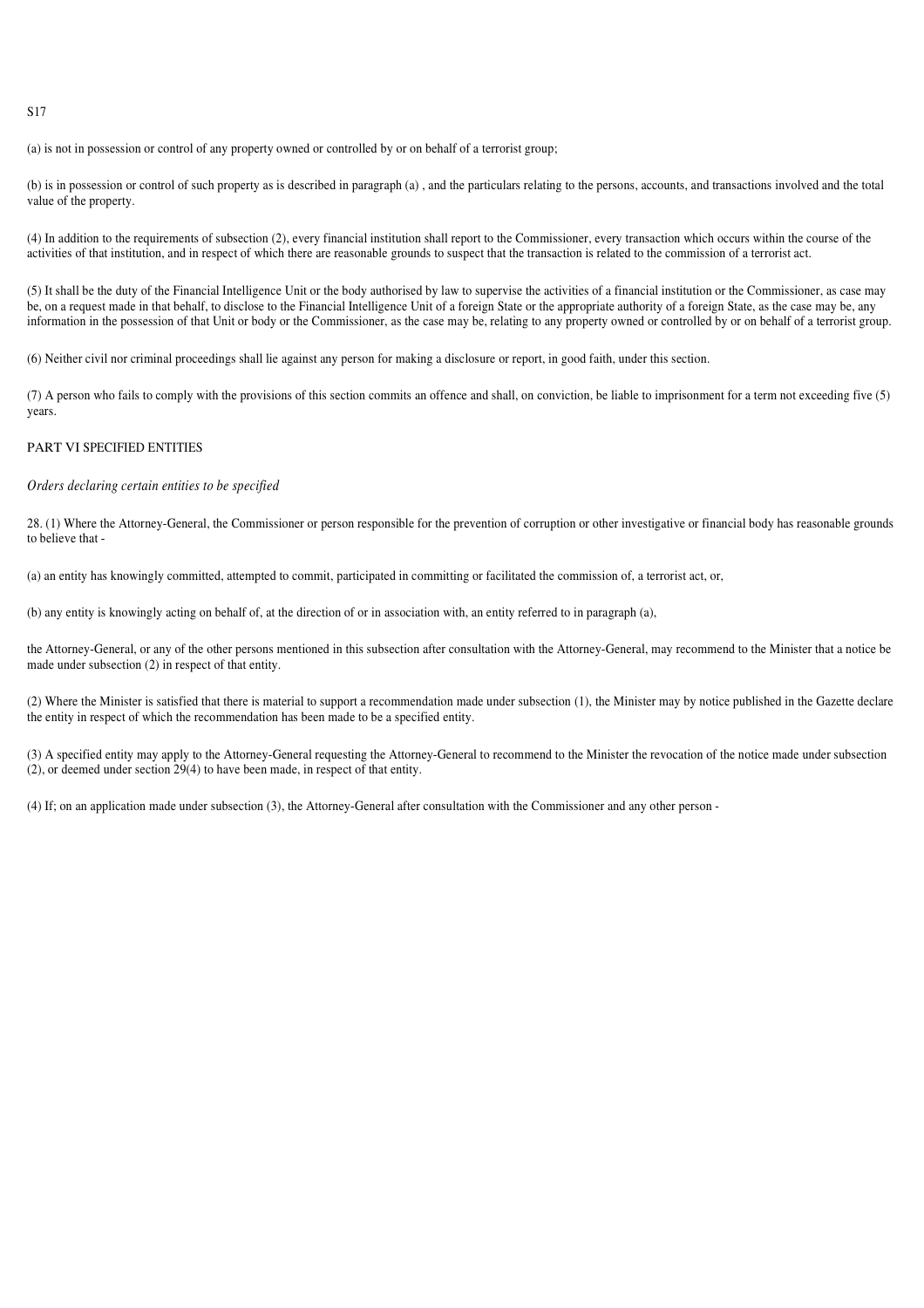(a) decides that there are reasonable grounds for making the recommendation requested in the application, the Attorney- General shall make the requested recommendation to the Minister;

(b) decides that there are no reasonable grounds for making the

recommendation requested in the application, the Attorney General shall refuse the application and shall, within sixty (60) days of receiving the application, inform the applicant of the decision.

(5) Within sixty (60) days of receiving information of the decision referred to in subsection (4), the specified entity may apply to the High Court for a review of that decision.

- (6) Upon an application being made under subsection (5), a judge of the High Court-
	- (a) shall examine in chambers, any security or intelligence reports considered in recommending or making a notice under subsection (2) in respect of the applicant and hear any other evidence or information that may be presented by or on behalf of the Attorney General;
	- (b) may, at the request of the Attorney-General, hear all or part of that evidence or information referred to in praragraph (a) in the absence of the applicant or any counsel representing the applicant, if the judge is of the opinion that the disclosure of the information would be prejudicial to national security or endanger the safety of any person;
	- (c) shall provide the applicant with a statement summarizing the information available to the judge, so as to enable the applicant to be reasonably informed of the reasons for the decision, without disclosing any information which would. in the opinion of the judge, be prejudicial to national security or endanger the safety of any person;
	- (d) shall provide the applicant with a reasonable opportunity to be heard; and
	- (e) shall determine whether the decision is reasonable on the basis of the information available to the judge and, if found not to be reasonable, make an order compelling the Attorney-General to recommend to the Minister the revocation of the notice made under this section or deemed to have been made under section 29 (4) in respect of the applicant.

(7) The judge may receive in evidence anything (including information obtained from the Government, institution or agency of a foreign state or an international organisation) that in the opinion of the judge is reliable and relevant notwithstanding that the thing would not otherwise be admissible in law and may base the decision on that evidence.

(8) The Attorney-General may, from time to time and in consultation with the Commissioner and any other person, review all the Notices made under subsection (2) to determine whether there are still reasonable grounds as set out in subsection (1) for any Notice to continue to apply to a specified entity and if the Attorney-General determines that there are no such reasonable grounds the Attorney-General shall recommend to the Minister the revocation of the Notice made under subsection (2) in respect of that specified entity.

*Orders for the implementation of the Security Council resolutions*

29. (I) Where, in pursuance of Article 41 of the Charter of the United Nations, the Security Council-

S18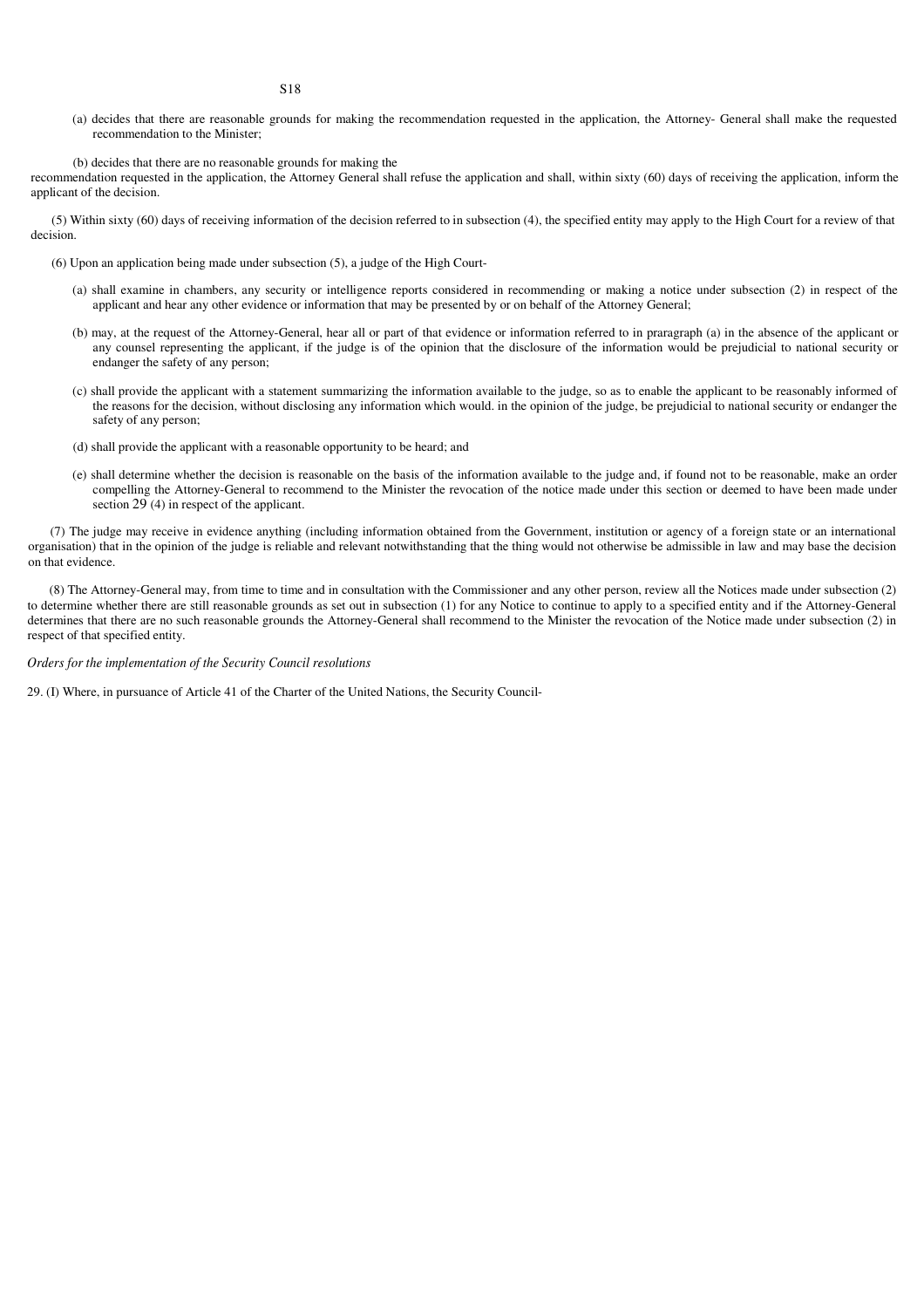(a) decides on the measures to be employed to give effect to any of the decisions of the Security Council; and,

(b) calls upon the Government to apply those measures,

the Minister of Foreign Affairs shall forward those measures to the Minister.

(2) On receipt of the measures as provided under subsection (1), the Minister may, after consultation as may be required by law, implement the measures through such provisions as may appear to the Minster to be necessary or expedient to enable those measures to be effectively applied.

(3) The measures shall not be implemented in terms of subsection (2) unless those measures have been published in the Gazette by the Minister.

(4) Where a notice under section 28 (2) makes provision to the effect that there are reasonable grounds to believe that an entity specified in the notice is engaged in terrorist activity that entity shall be deemed with effect from the date of the notice to have been declared a specified entity.

# PART VII

# SEIZURE AND FORFEITURE OF TERRORIST PROPERTY

*Power to seize property used in commission of terrorist acts*

30. (1) Where the Commissioner has reasonable grounds for believing that any property has been, or is being, used to commit an offence under this Act, the Commissioner may seize the property.

(2) The Commissioner may exercise the powers under subsection (1) whether or not any proceedings have been instituted for an offence under this Act in respect of that property.

(3) The Commissioner shall as soon as practicable after seizing any property under subsection (1), make an application, *ex parte,* to a Judge of the High Court for a detention order in respect of that property.

(4) A judge to whom an application is made under subsection (3), may subject to this subsection grant the detention order and shall not grant the detention order in respect of that property unless the Judge -

(a) has given the person appearing to have interest in the property, a reasonable opportunity of being heard;

(b) has reasonable grounds to believe that the property has been, or is being used to commit an offence under this Act.

(5) Subject to subsection (6), a detention order made under subsection (4), shall be valid for a period of sixty (60) days and may, on application, be renewed by a Judge of the High Court, for a further period of sixty (60) days until such time as the property referred to in the order is produced in court in proceedings for an offence under this Act in respect of that property.

(6) A judge of the High Court, on application by the property owner, lessee, custodian, the person named in the order or the Commissioner may release any property referred to in a detention order under subsection (4) where the Judge-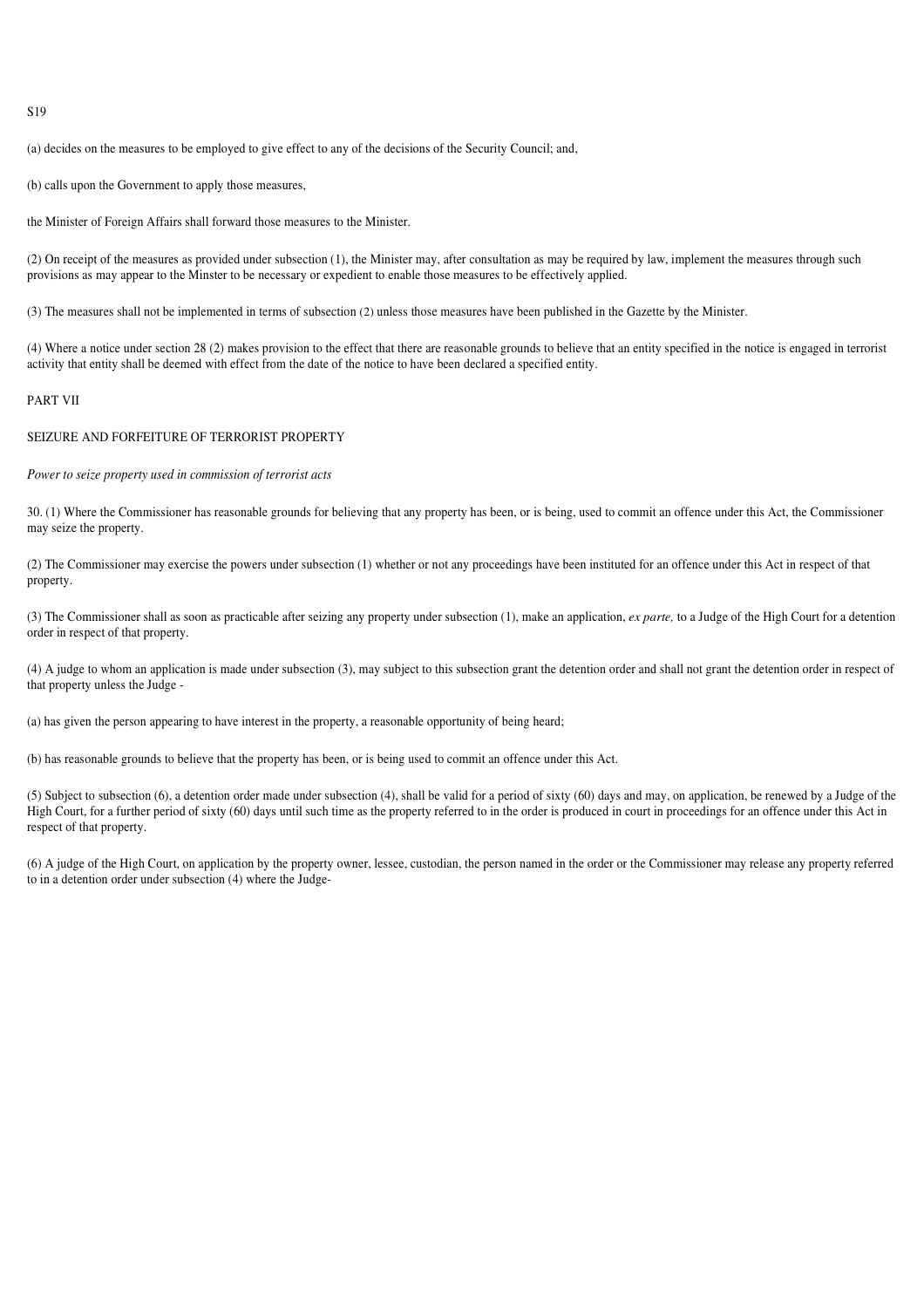- (a) is satisfied that there are no longer reasonable grounds to suspect that the property has been or is being used to commit an offence under this Act; or
- (b) becomes aware that no proceedings are instituted in the High Court for an offence under this Act in respect of that property after the lapse of six (6) months from the date of the detention order.
- (7) A seizure of any property by the Commissioner under subsection (I) shall be deemed not to be a contravention of sub-section (8).
- (8) Civil or criminal proceedings shall not lie against the Commissioner and the Government for a seizure of property made in good faith under subsection (1).

#### *Orders for forfeiture of property after conviction*

31. (1) Where any person is convicted of an offence under this Act, the cou.rt may order that any property, used for or in connection with or received as payment or reward for the commission of that offence, be forfeited to the Government.

(2) Before making an order under such section (1) the court shall give any person who submits to the jurisdiction of the court and declares interest in the property in respect of which the order is proposed to be made an opportunity of being heard.

(3) Property forfeited to the Government under subsection (1) shall vest in the Government-

(a) if no appeal has been made against the order, at the end of the period within which an appeal may be made against the order; and

(b) if an appeal has been made against the order, on the final determination of the appeal if unsuccessful.

#### *Orders for seizure and restraint of property*

32. (1) Where a judge of the High Court is satisfied, on an ex parte application made to the judge in chambers, that there are reasonable grounds to believe that there is in any building, motor vehicle, place or vessel, any property in respect of which an order of forfeiture may be made under section 33, the judge may issue-

- (a) a warrant authorising a police officer to search the building, motor vehicle, place or vessel for that property and to seize that property if found and any other property in respect of which that police officer believes, on reasonable grounds, that an order of forfeiture may be made under section 33;
- (b) a restraint order prohibiting any person from disposing of, or otherwise dealing with any interest in, that property other than as may be specified in the order.

(2) On an application made under subsection (1), the judge may, at the request of the AttorneyGeneral and if the judge is of the opinion that the circumstances so require -

(a) appoint a person to take control of, and manage or otherwise deal with, the whole or a part of that property, in accordance with the directions of that judge;

(b) call upon any person having possession of that property to give possession of that property to the person appointed under paragraph (a).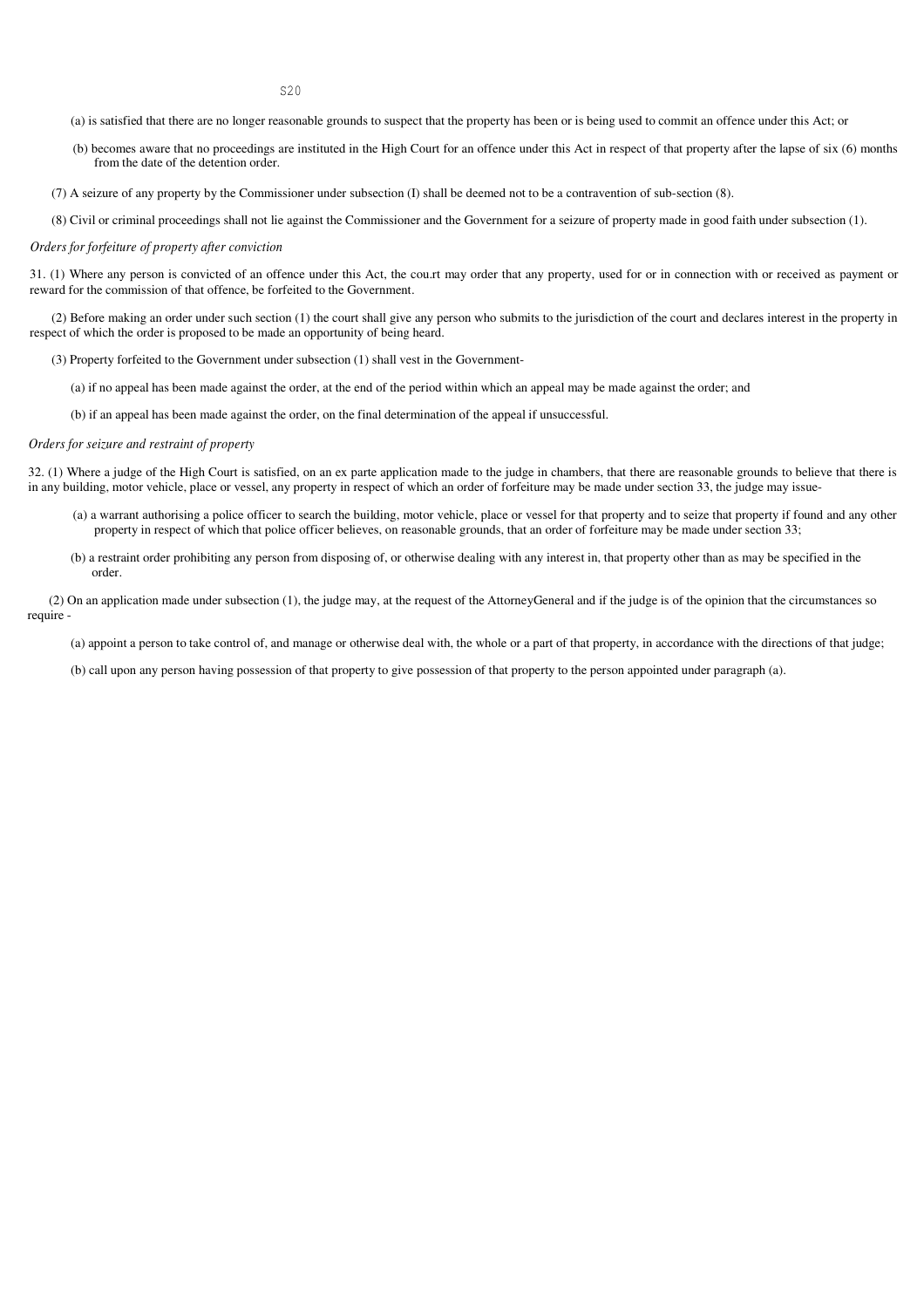(3) The power to manage or otherwise deal with property under subsection (2) includes without further application to a judge -

(a) in the case of perishable or rapidly depreciating property, the power to sell that property; and

(b) in the case of property that has little or no value, the power to destroy that property.

(4) A management order under subsection (2) shall cease to have effect when the property which is the subject of the management order is returned to an applicant in accordance with the law or forfeited to the Government or destroyed.

(5) The Attorney-General may at any time apply to a Judge of the High Court to cancel or vary a warrant or order issued under this section

#### *Orders for forfeiture of property*

33. (1) The Attorney-General may make an application to a Judge of the High Court for an order of forfeiture in respect of terrorist property.

(2) The Attorney-General shall name as respondents to an application under subsection (1) only those persons who are known to own or control the property which is the subject of the application.

(3) The Attorney-General shall give notice of an application under subsection (1) to the respondents named in that application in such manner as the Attorney-General may deem reasonable.

(4) If a judge is satisfied, on a balance of probabilities, that the property which is the subject of the application is terrorist property, the judge shall order that the property be forfeited to the Government.

(5) Where a judge refuses an application under subsection (I), the judge shall make an order that describes the property and declare that it is not property referred to in that subsection.

(6) On an application under subsection (1), a judge may require notice to be given to any other person who in the opinion of the judge, appears to have an interest in the property, and that person shall be entitled to be added as a respondent to the application.

(7) If a judge is satisfied that a person referred to in subsection (6)-

(a) has an interest in the property which is the subject of the application;

(b) has exercised reasonable care to ensure that the property-

(i) is not the proceeds of a terrorist act;

(ii) would not be used to commit or facilitate the commission of a terrorist act; and,

(iii) would not be used by a terrorist group; and

( c) is not a member of a terrorist group,

the judge shall order that the interest shall not be affected by the order and also declare the nature and extent of the interest in question.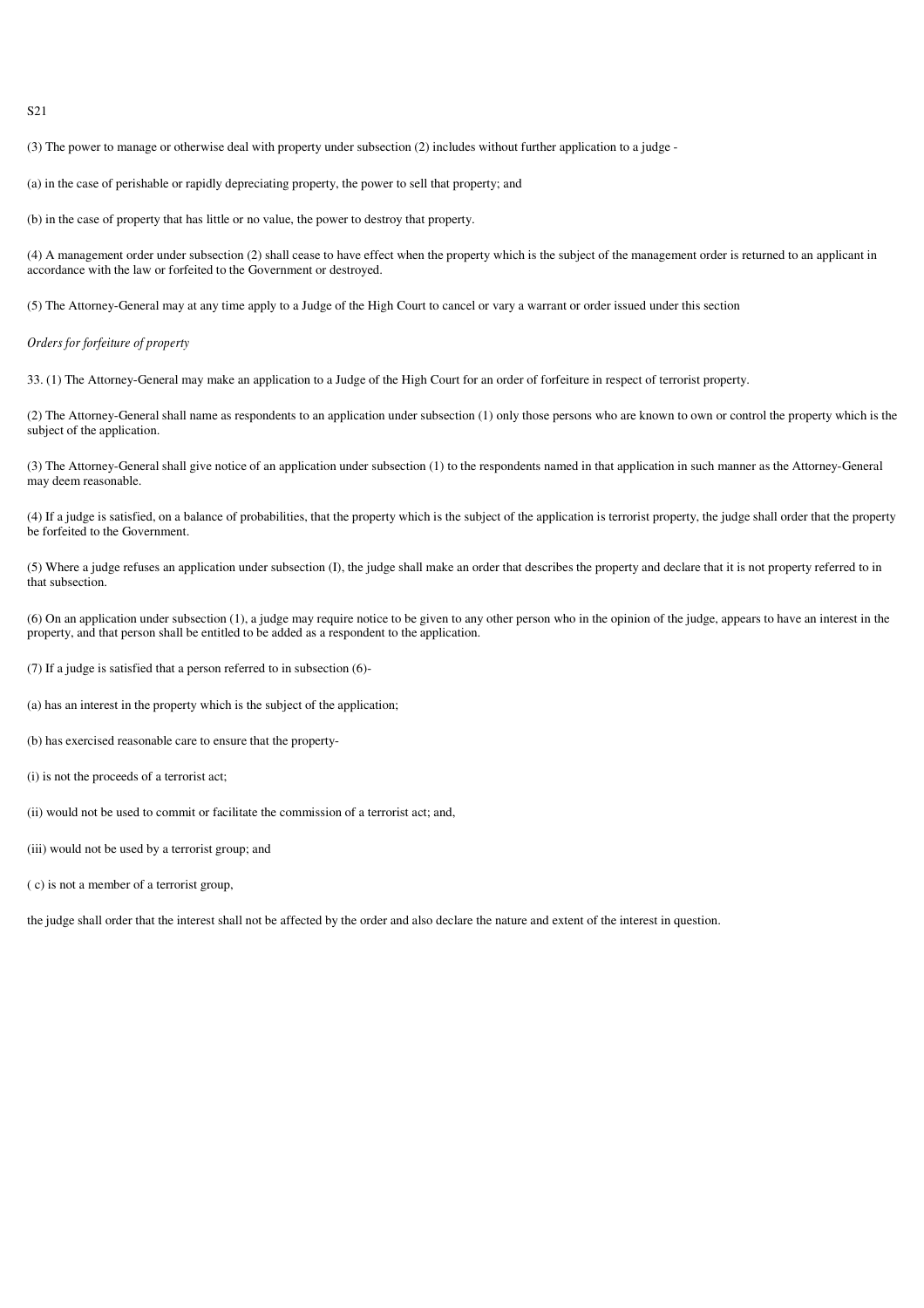(8) A person who claims an interest in property that has been forfeited and who has not been given notice under subsection (6) may make an application to the High Court to vary or set aside an order made under subsection (4) not later than 60 days after the day on which the forfeiture order was made.

(9) A person who intends to appeal against an order under subsection (4) or a decision under subsection (8) shall do so within 45 days of the date of that order or decision.

(10) Pending the determination of an appeal against an order of forfeiture made under this section -

(a) property restrained under section 32 shall continue to be so restrained;

(b) property seized under a warrant issued under section 32 shall continue to be so detained; and,

(c) any person appointed to manage, control or otherwise deal with the property under section 32 shall continue in that capacity.

(11) The provisions of this section, unless otherwise expressly stated, shall not affect the operation of any other provision of this Act respecting forfeiture.

#### **PART VI**

## EXTRADITION AND MUTUAL A8SSISTANCE IN CRIMINAL MATTERS

#### *Exchange of information relating to terrorist groups and terrorist acts*

34. The Commissioner may, on a request made by the appropriate authority of a foreign State, disclose to that authority any information in the possession of the Commissioner or in the possession of any other government department or agency, relating to any of the following-

(a) the actions or movements of terrorist groups or persons suspected of involvement in the commission of terrorist acts;

(b) the use of forged or falsified travel papers by persons suspected of involvement in the commission of terrorist acts;

( c) trafficking in weapons and sensitive materials by terrorist groups or persons suspected of involvement in the commission of terrorist acts;

(d) the use of communications technologies by terrorist groups;

## *Counter-terrorism conventions to be used as basis for extradition*

35. (1) Where Swaziland becomes a party to a counter terrorism convention and there is in force an extradition arrangement between the Government of Swaziland and another State which is a party to that counter- terrorism convention, the extradition arrangement shall be deemed, for the purposes of the Extradition Act, to include provision for extradition in respect of offences falling within the scope of that counter terrorism convention.

(2) Where Swaziland becomes a party to a counter terrorism convention and there is no extradition arrangement between the Government of Swaziland and another State which is a party to that counter-terrorism convention, the Minister may, by notice published in the Gazette, treat the counter - terrorism convention, for the purposes of the Extradition Act, as an extradition arrangement between the Government of Swaziland and that State, providing for extradition in respect of offences falling within the scope of that counter-terrorism convention.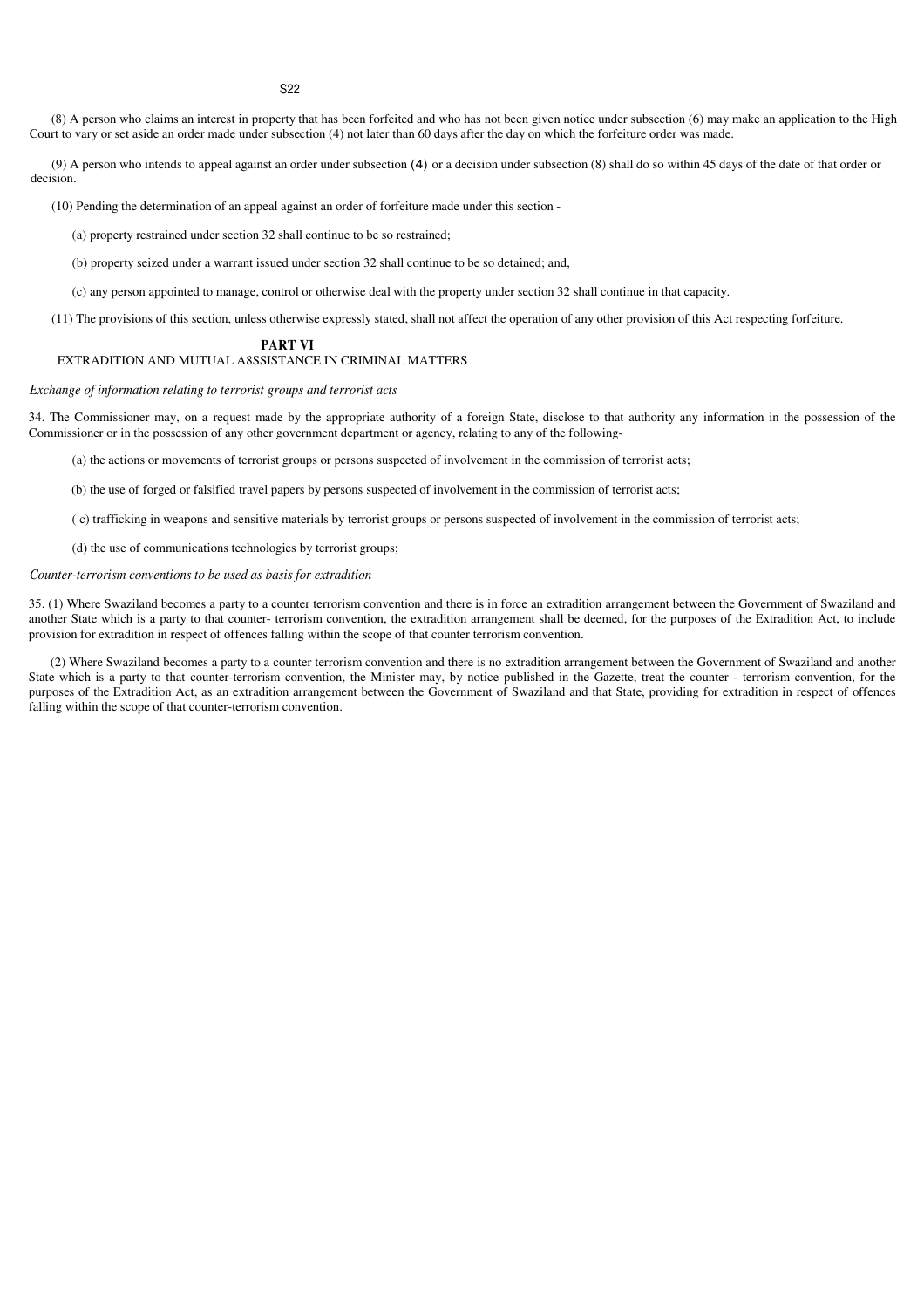#### $523$

# *Counter terrorism convention for mutual assistance in criminal matters*

36. (1) Where Swaziland becomes a party to a counter-terrorism convention and there is in force an arrangement for mutual assistance in criminal matters between the Government of Swaziland and another State which is a party to that counter-terrorism convention, that arrangement shall be deemed, for the purposes of the Mutual Assistance in Criminal Matters Act, to inc1ude provision for mutual assistance in criminal matters in respect of offences falling within the scope of that counter terrorism convention.

(2) Where Swaziland becomes a party to a counter-terrorism convention and there is no arrangement for mutual assistance in criminal matters between the Government of Swaziland and another State which is a party to that counter-terrorism convention, the Minister may, by notice published in the Gazette, treat that counter-terrorism convention as an arrangement between the Government of Swaziland and that other State provided for mutual assistance in criminal matters in respect of offences falling within the scope of that counter- terrorism convention.

## *Of ences under this Act not political of ences for extradition*

37. Notwithstanding anything in the Extradition Act, an offence under this Act shall, for the purposes of extradition under the Extradition Act, be deemed not to be an offence of a political character or an offence connected with a political offence or an offence inspired by political motives.

#### *Death, serious bodily harm and damage to property not political of ences for extradition*

38. Notwithstanding anything in the Extradition Act, an offence under this Act which causes death or serious bodily harm to a person, or serious damage to property shall, for the purposes of extradition under the Extradition Act, be deemed not to be an offence of a political character or an offence connected with a political offence or an offence inspired by political motives.

## PART VII MISCELLANEOUS

#### *Refusal and revocation of registration of charities linked to terrorists.*

39. (I) The Minister or the Minister responsible for finance may sign or direct the Minister responsible for charitable or similar organisations to sign a certificate stating that, based on information received including any security or criminal intelligence reports, there are reasonable grounds to believe that a registered charity or an applicant for registration as a registered charity (in this section referred to as "the applicant") has made, is making or is likely to make, available any resources, directly or indirectly, to a terrorist group.

(2) A copy of the signed certificate shall be served on the applicant or the registered charity physically or by registered post sent to the last known address of the charity or the applicant.

(3) The certificate or any matter arising out of the certificate shall not be subject to review or be restrained, prohibited, removed, set aside or otherwise dealt with, except in accordance with this section.

(4) Seven (7) days after service under subsection (2) or as soon as practicable thereafter the Minister or a person authorised by the Minister shall-

(a) file a copy of the certificate in the High Court for the Court to make a determination under subsection (5); and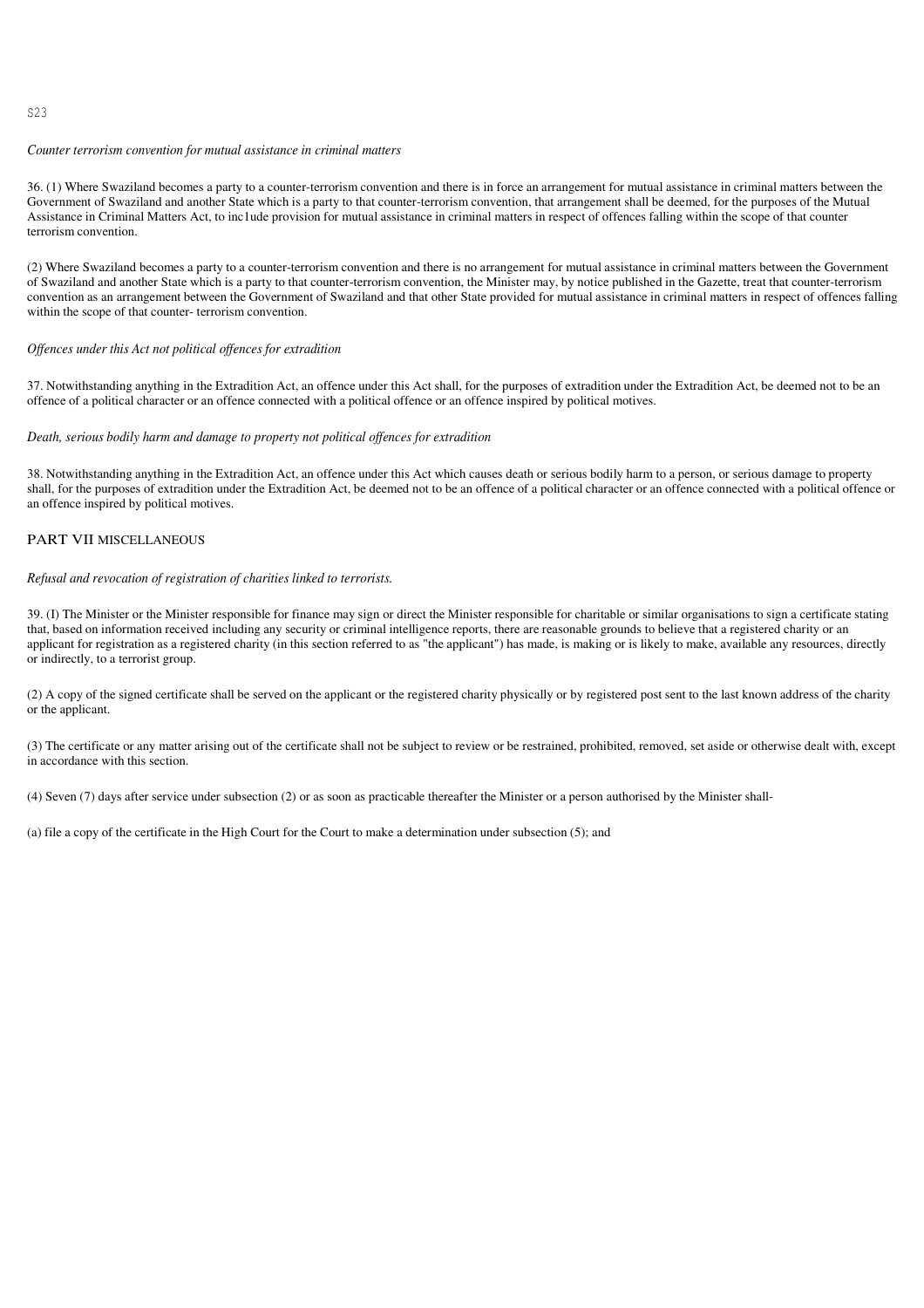- (b) cause the applicant or registered charity to be served, physically or by registered letter sent to the last known address, with a notice informing the charity or applicant of the filing of the certificate.
- (5) Upon the filing of a certificate in the High Court under subsection (4), the judge of that court
	- (a) shall examine in chambers, the information, including any security or criminal intelligence reports, considered by the Minister and or the Minister responsible for finance before signing the certificate and,
	- (b) shall hear any evidence or information that may be presented by or on behalf of those Ministers (whether or not that information is admissible in a court of law); and,
	- (c) may, on the request of the Minister, hear all or part of that evidence or information in the absence of the applicant or registered charity, or any counsel representing the applicant or the registered charity,

if the judge is of the opinion that the disclosure of the information would be prejudicial to national security or endanger the safety of any person;

- (d) shall provide the applicant or the registered charity with a statement summarising the information available to the judge so as to enable the applicant or the registered charity to be reasonably informed of the circumstance giving rise to the certificate, without disclosing any information which would, in the opinion of the judge, be prejudicial to national security or endanger the safety of any person;
- (e) shall provide the applicant or registered charity with a reasonable opportunity to be heard; and
- (f) shall determine whether the certificate is reasonable on the basis of all the information available to the judge or if found not reasonable, quash the certificate.
- (6) A determination under subsection (5) shall not be subject to appeal or review by any court.
- (7) Where the judge determines, under subsection (5), that a certificate is reasonable, the Minister shall cause the certificate to be published in the Gazette.

(8) A certificate determined to be reasonable under subsection (5), shall be deemed for all purposes to be sufficient ground for the refusal of the application for registration or de-registration of the charity referred to in the certificate.

#### *Information relating to passengers in motor vehicles, vessels and aircrafts*

40. (I) An operator of an aircraft departing from Swaziland, owner or driver of a motor vehicle within Swazi territory or master of a vessel registered in Swaziland departing from any place outside Swaziland may, subject to regulations made under subsection (5), provide to-

- (a) the Commissioner any information in the possession of the provider, relating to persons on board, or expected to be on board, the aircraft, motor vehicle or vessel, as the case may be;
- (b) the competent authority in a foreign State, any information in the possession of the provider, relating to persons on board, or expected to be on board, the aircraft, motor vehicle or vessel, as the case may be, and required by the laws of that foreign State.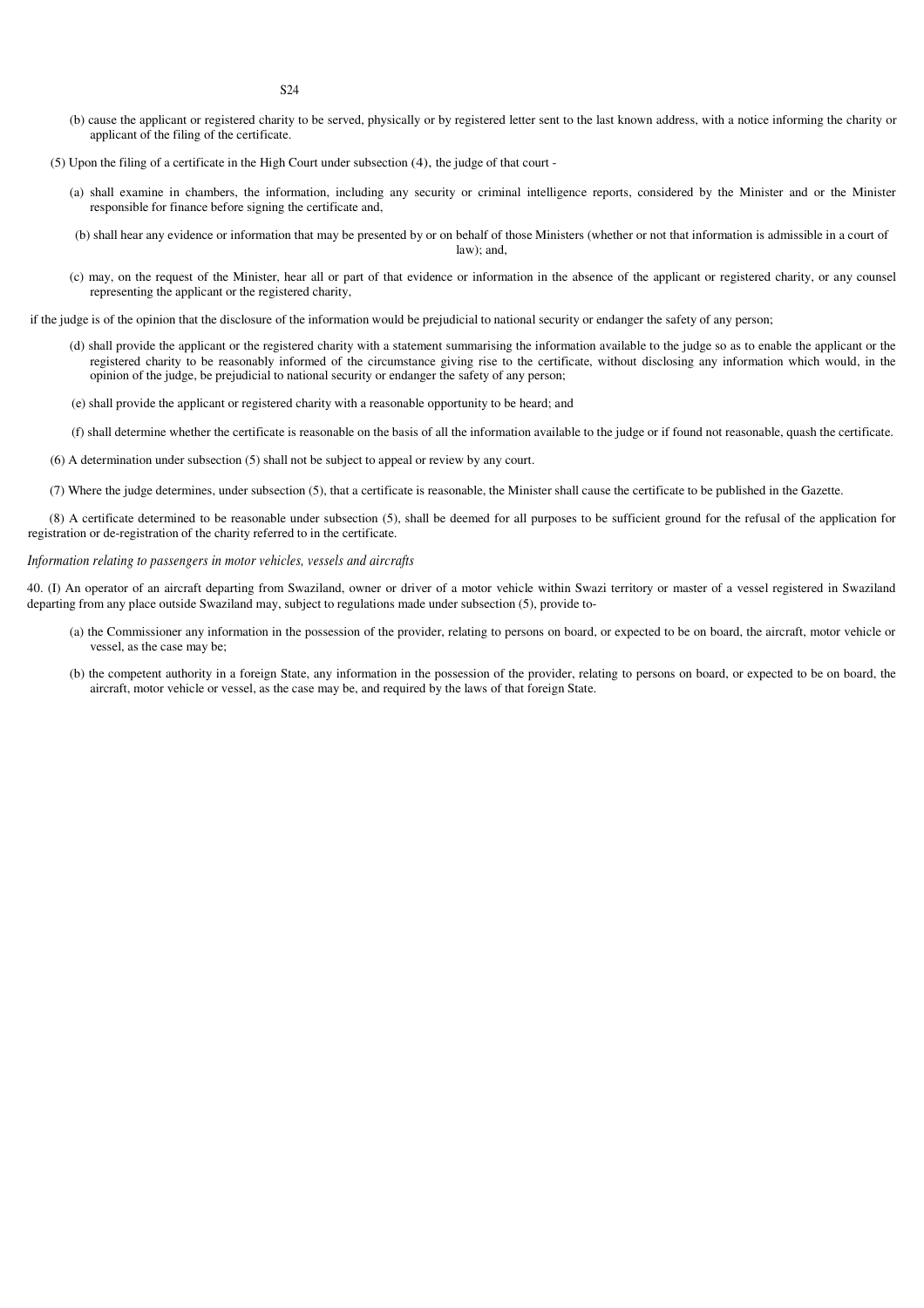(2) The Chief Immigration Officer or other authorised officer under the laws relating to immigration may, subject to regulations made under subsection (5), provide to the competent authority in a foreign State any information in the possession of the officer relating to persons entering or leaving Swaziland by land which may be required by the laws of that foreign State.

(3) The provision of any information under subsection ( I ) or (2), subject to regulations made under subsection (5), shall be deemed not to be a contravention of any provision of law prohibiting the disclosure of the information.

(4) The information provided to the Commissioner under subsection (1) shall not be used or disclosed by the Commissioner except for the purpose of protecting national security or public safety.

(5) The Minister may make regulations generally to give effect to the purposes of this section, including regulations·

(a) respecting the types of classes of information that may be provided;

(b) specifying the foreign States to which the information may be provided; and

(c) for any matter the Minister may deem fit.

#### *Power to prevent entry and order the removal of persons*

41. (I) The Chief Immigration Officer or other authorised officer under the laws relating to immigration shall not grant an endorsement or other authority permitting a person to enter Swaziland if that officer has reasonable grounds to believe that that person has been, is, or will be, involved in the commission of a terrorist act.

(2) Where the Minister responsible for immigration has reasonable grounds to believe that a person in Swaziland has been, is or will be, involved in the commission of a terrorist act, that Minister may make an order requiring that person to leave Swaziland, and so long as the order is in force, remain out of Swaziland .

(3) A person with respect to whom an order under subsection (2) is made may be detained in such manner as may be directed by the Minister responsible for immigration and may be placed on a vessel or aircraft leaving Swaziland.

(4) A person who does any act in contravention of an order made under this section, commits an offence and on conviction, shall be liable, in addition to any punishment provided under the immigration laws, to imprisonment for a term not exceeding five (5) years or to such fine as may be determined by the court.

# *Power to refuse application*

42. The Minister responsible for immigration may, having regard to the interests of national security and public safety, refuse the application of any person applying for status as a refugee, if that Minister has reasonable grounds to believe that the applicant has committed a terrorist act or is or is likely to be involved in the commission of a terrorist act.

# *Power to make Regulations*

43. (1) The Minister may make regulations in respect of all matters for which regulations are required or authorised to be made under this Act.